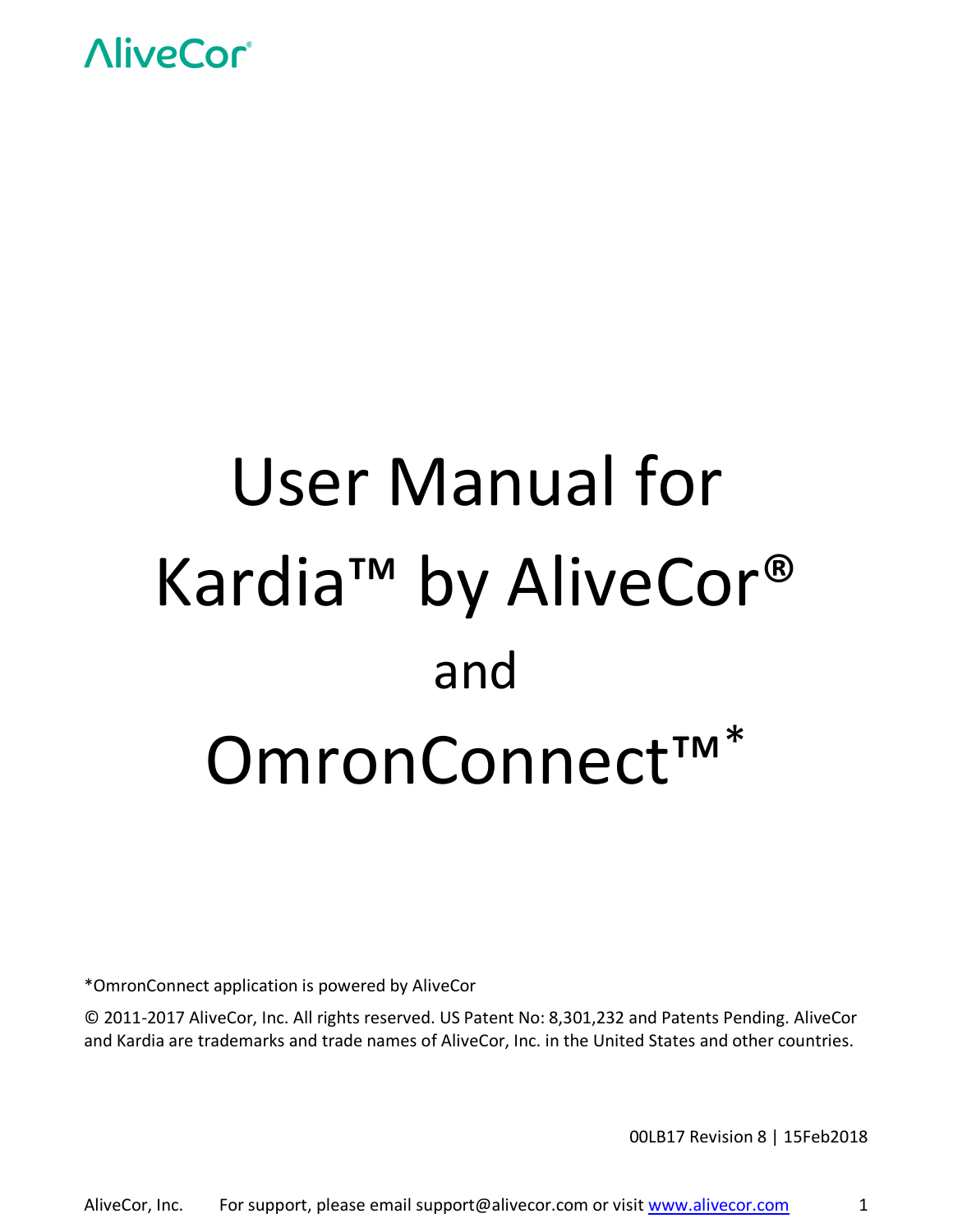| Contents                                                                                 |  |
|------------------------------------------------------------------------------------------|--|
|                                                                                          |  |
|                                                                                          |  |
| 3. SET UP YOUR KARDIA MOBILE OR KARDIABAND SYSTEM AND TAKE YOUR FIRST EKG RECORDING<br>6 |  |
|                                                                                          |  |
|                                                                                          |  |
|                                                                                          |  |
|                                                                                          |  |
|                                                                                          |  |
|                                                                                          |  |
|                                                                                          |  |
|                                                                                          |  |
|                                                                                          |  |
|                                                                                          |  |
| 14. INSIGHTS (FOR IOS) / TRENDS AND ANALYSIS (ANDROID) (PHONE APP ONLY)  19              |  |
|                                                                                          |  |
|                                                                                          |  |
|                                                                                          |  |
|                                                                                          |  |
|                                                                                          |  |
|                                                                                          |  |
|                                                                                          |  |
|                                                                                          |  |
|                                                                                          |  |
|                                                                                          |  |
|                                                                                          |  |
|                                                                                          |  |
|                                                                                          |  |
|                                                                                          |  |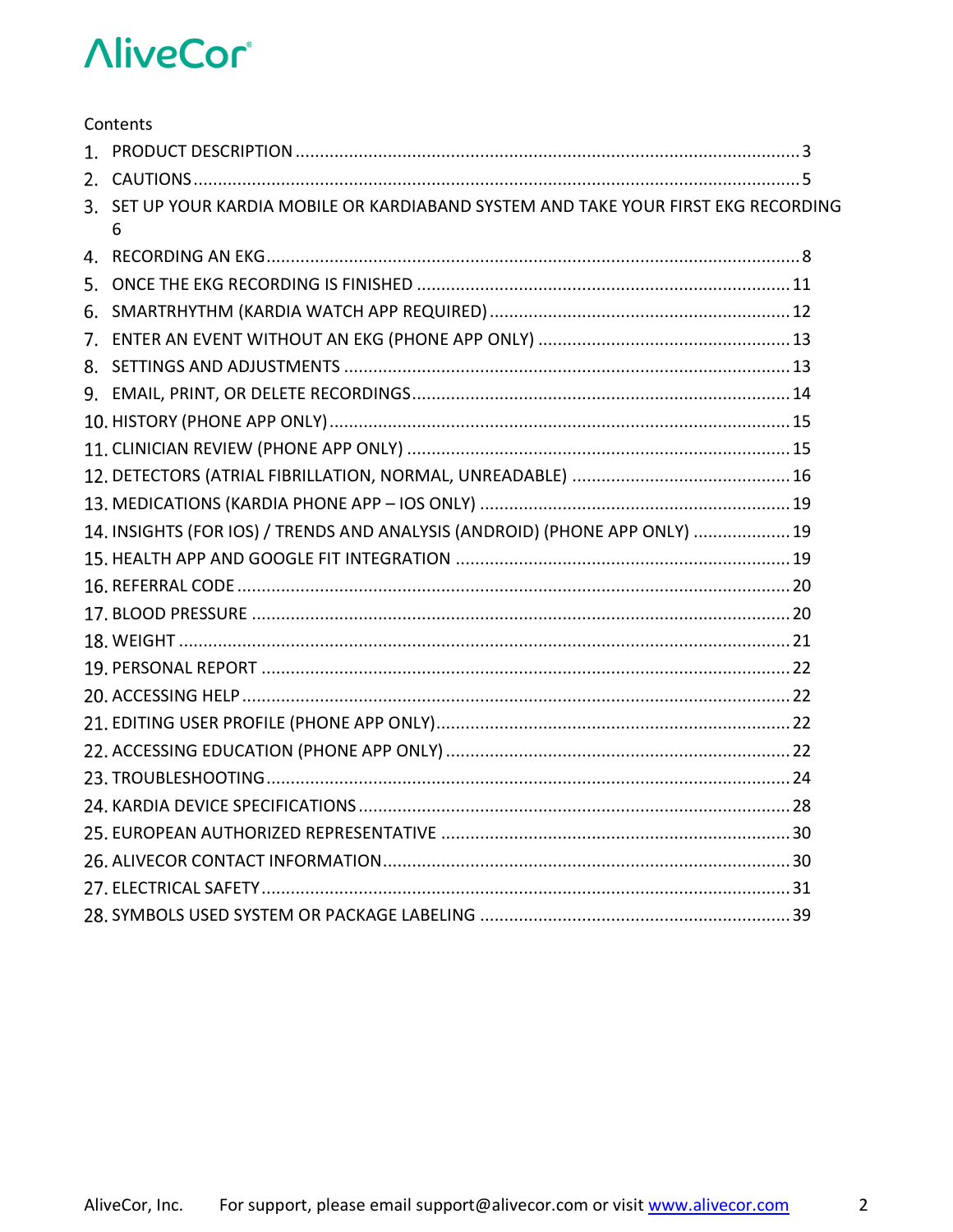#### **PRODUCT DESCRIPTION**

'Kardia by AliveCor' and 'OmronConnect Powered by AliveCor' are smartphone and smartwatch applications that supports AliveCor's family of mobile, clinical-quality electrocardiogram (EKG or ECG) recorders. Unless specifically mentioned by name, this manual will refer to Kardia and OmronConnect smartphone applications as the "Phone app" and the Apple Watch applications as the "Watch app"; any instructions in this document regarding the Kardia Phone or Watch application apply to OmronConnect Phone and Watch applications as well.

Users may use the Phone app to record and display EKGs using Kardia Mobile with their smartphone or tablet, or the Watch app in their Apple Watch with the KardiaBand. These applications also provide instant analysis of the recorded EKG to evaluate whether the heart rhythm is normal or if atrial fibrillation is detected.

The default duration of the recording is 30 seconds. Users may extend Kardia Mobile recording duration on the Phone app to a maximum time of 5 minutes. Kardia allows users to take an unlimited number of recordings and mail each to themselves or their physicians. In addition, Kardia can store and allow access to your entire EKG history in the cloud (Premium feature).

Patients with known or suspected heart conditions as well as health conscious individuals can use Kardia Mobile or KardiaBand to record an EKG daily or whenever they are feeling symptoms and to share their recordings with their physician. Medical professionals can quickly assess rate and rhythm, screen for arrhythmias, and remotely engage with patients who use Kardia.

The Kardia Mobile product is used with a user-supplied compatible smartphone or tablet. The Kardia Mobile product consists of:

- 1. Kardia Mobile a device that has electrodes to sense and transmit EKG rhythms to the smartphone or tablet and that can optionally attach to your compatible smartphone with the provided attachment plate;
- 2. Attachment Plate an optional accessory to attach to the back of your smartphone that your Kardia Mobile device can slide in and out of;
- 3. Phone app used to collect, view, and save (Premium feature) EKG recordings and to wirelessly transmit to the AliveCor server.

The KardiaBand product is paired with a user-supplied compatible iOS iPhone and a user-supplied compatible Apple Watch to form the KardiaBand System, which consists of:

- 1. KardiaBand Apple Watch watchband with embedded electrodes that sense and transmit EKG rhythms to the Apple Watch;
- 2. Watch app (a companion to the Phone app) used to collect, view, and save (Premium feature) recordings on the Apple Watch, and wirelessly transmit recordings to the Phone app.
- 3. Phone app used to collect, view, and save (Premium feature) EKG recordings and to wirelessly transmit to the AliveCor server.

NOTE: The Kardia Mobile and KardiaBand System products have the ability for users to connect to their physicians (Kardia Pro) with a referral code. When connected, the user's EKG recordings are available to be viewed by their physicians. Users without a referral code may send their EKG recordings to their physician by emailing the PDF from the Kardia app on the smartphone.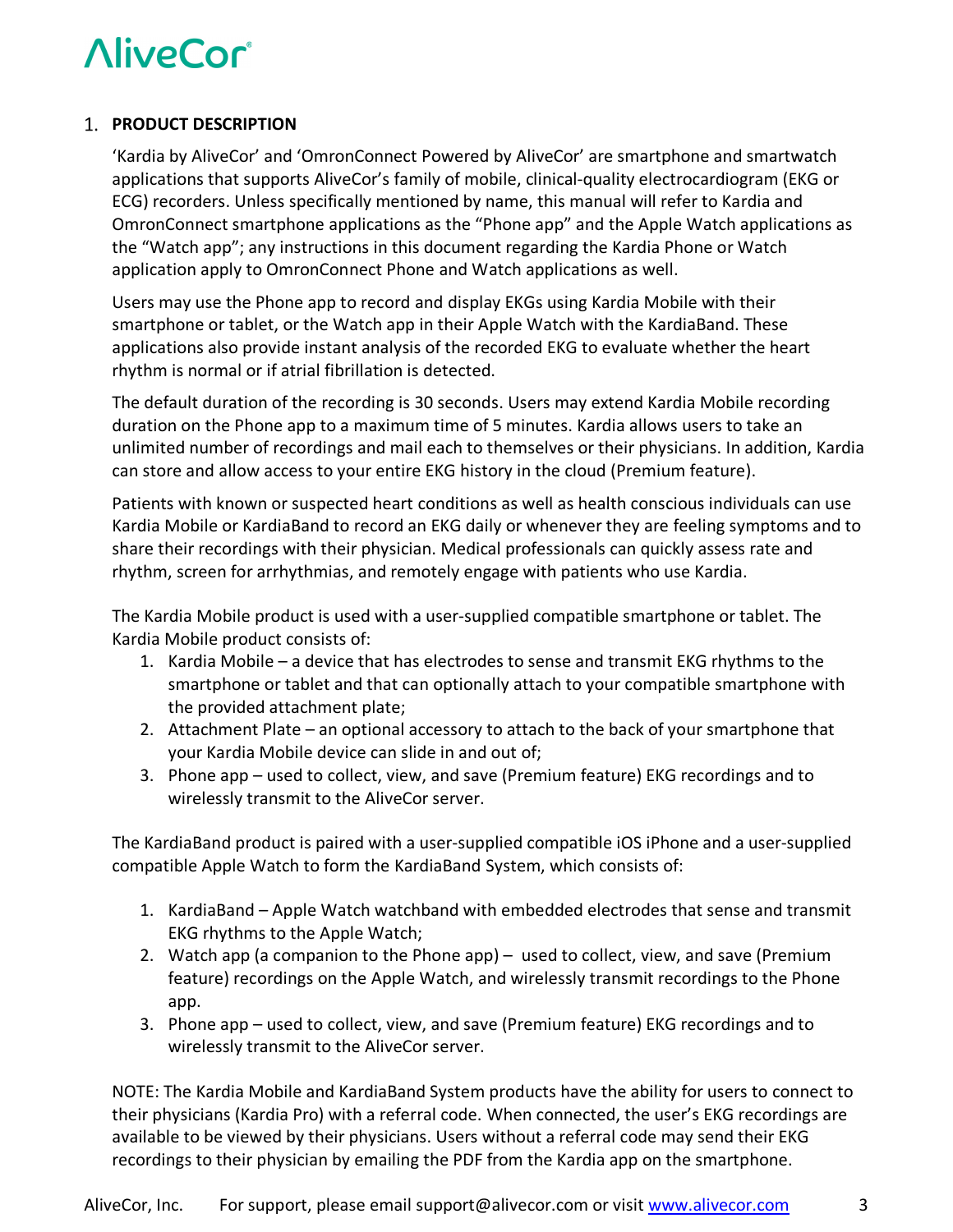The Kardia Mobile and KardiaBand System products enable users to:

- Collect and store single-channel EKG recordings.
- Record voice memos that are automatically transcribed to notes.
- Edit user data associated with recordings.
- Wirelessly transmit EKG recordings to the AliveCor server.
- Access past EKG recordings stored on the AliveCor server. (Premium feature).
- Print or save EKG recordings in PDF format.
- Request professional clinical interpretation and analysis of EKG recordings.
- Track events that may impact your heart health, such as symptoms, activities, diet, etc. (Premium feature).

After a user has created an account on the Phone app and received an EKG analysis, users can:

- View EKG recordings in real-time and after the recording.
- View the output of the Atrial Fibrillation, Normal, and Unreadable detectors.
- Email EKG recordings to their physician or other recipients of their choice.

#### **1.1. Indications for Use – U.S.**

#### **Kardia Mobile:**

The Kardia Mobile product is intended to record, store and transfer single-channel electrocardiogram (EKG) rhythms. The Kardia Mobile product also displays EKG rhythms and detects the presence of atrial fibrillation and normal sinus rhythm (when prescribed or used under the care of a physician). The Kardia Mobile product is intended for use by healthcare professionals, patients with known or suspected heart conditions and health conscious individuals. The product has not been tested and it is not intended for pediatric use.

#### **KardiaBand System:**

The KardiaBand System is intended to record, store and transfer single-channel electrocardiogram (EKG) rhythms. The KardiaBand System also displays EKG rhythms and detects the presence of atrial fibrillation and normal sinus rhythm (when prescribed or used under the care of a physician). The KardiaBand System is intended for use by healthcare professionals, adult patients with known or suspected heart conditions and health conscious individuals.

#### **1.2. Clinical Validation and Research**

The Kardia Mobile and KardiaBand System have been extensively validated in clinical studies at several leading institutions. All Kardia devices have been favorably compared to Lead I recordings of a standard FDA-cleared 12-lead device. Clinical equivalence of recordings from the Kardia devices and the 12-lead EKG device were also validated by board-certified Cardiac Electrophysiologists. See https://www.alivecor.com/research/ for details.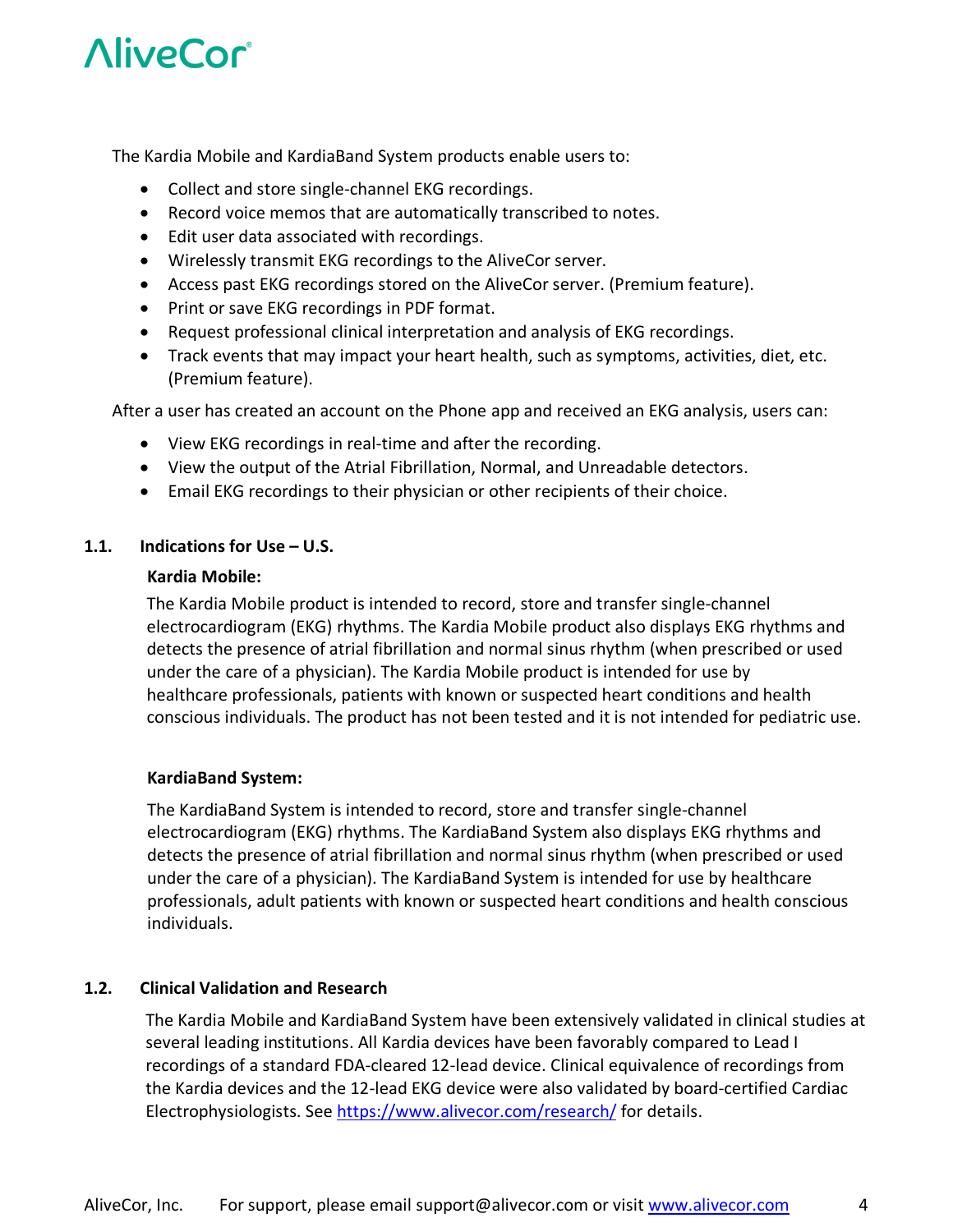#### **1.3. Contraindications**

There are no known contraindications for the Kardia Mobile or KardiaBand System products, although care should be taken when considering using the device according to the warnings and precautions in this manual.

#### 2. **CAUTIONS**

#### **General:**

- DO NOT use with a cardiac pacemaker, ICDs, or other implanted electronic devices.
- DO NOT use to self-diagnose heart related conditions. Consut with your physician before making any medical decision, including altering your use of any drug or treatment.
- DO NOT store in extremely hot, cold, humid, wet, or bright conditions.
- DO NOT expose to strong electromagnetic fields.
- DO NOT expose the device to a magnetic resonance (MR) environment.
- DO NOT wear during cautery and external defibrillation procedures.
- DO NOT take recordings in close vicinity to other equipment emitting ultrasonic acoustics.
- DO NOT take a recording while driving or during physical activity.
- DO NOT use Kardia Mobile while charging your phone. DO NOT use KardiaBand while charging your watch.
- DO NOT take a recording if the electrodes are dirty. Clean them first.
- DO keep components out of reach of children.
- DO use this device to record heart rate and heart rhythm only.
- DO NOT use the sensor on a portion of the body with too much body fat, body hair or very dry skin, as a successful recording may not be possible.
- DO NOT continue use until further instructed by a physician if your skin is irritated or inflamed around the sensor or band.
- AliveCor makes no warranty for any data or information that is collected erroneously by the device, or misuse or malfunction as a result of abuse, accidents, alteration, misuse, neglect, or failure to maintain the products as instructed. Interpretations made by this device are potential findings, not a complete diagnosis of cardiac conditions. All interpretations should be reviewed by a medical professional for clinical decisionmaking.DO NOT drop or bump device.DO NOT use in the presence of flammable anesthetics, drugs or pressurized oxygen.
- After EKG analysis, the app may incorrectly identify ventricular flutter, ventricular bigeminy, and ventricular trigeminy heart conditions as unreadable. Please consult with your physician.
- AliveCor does not guarantee that you are not experiencing an arrhythmia or other health conditions when labeling an EKG as normal. You should notify your physician for possible changes in your health.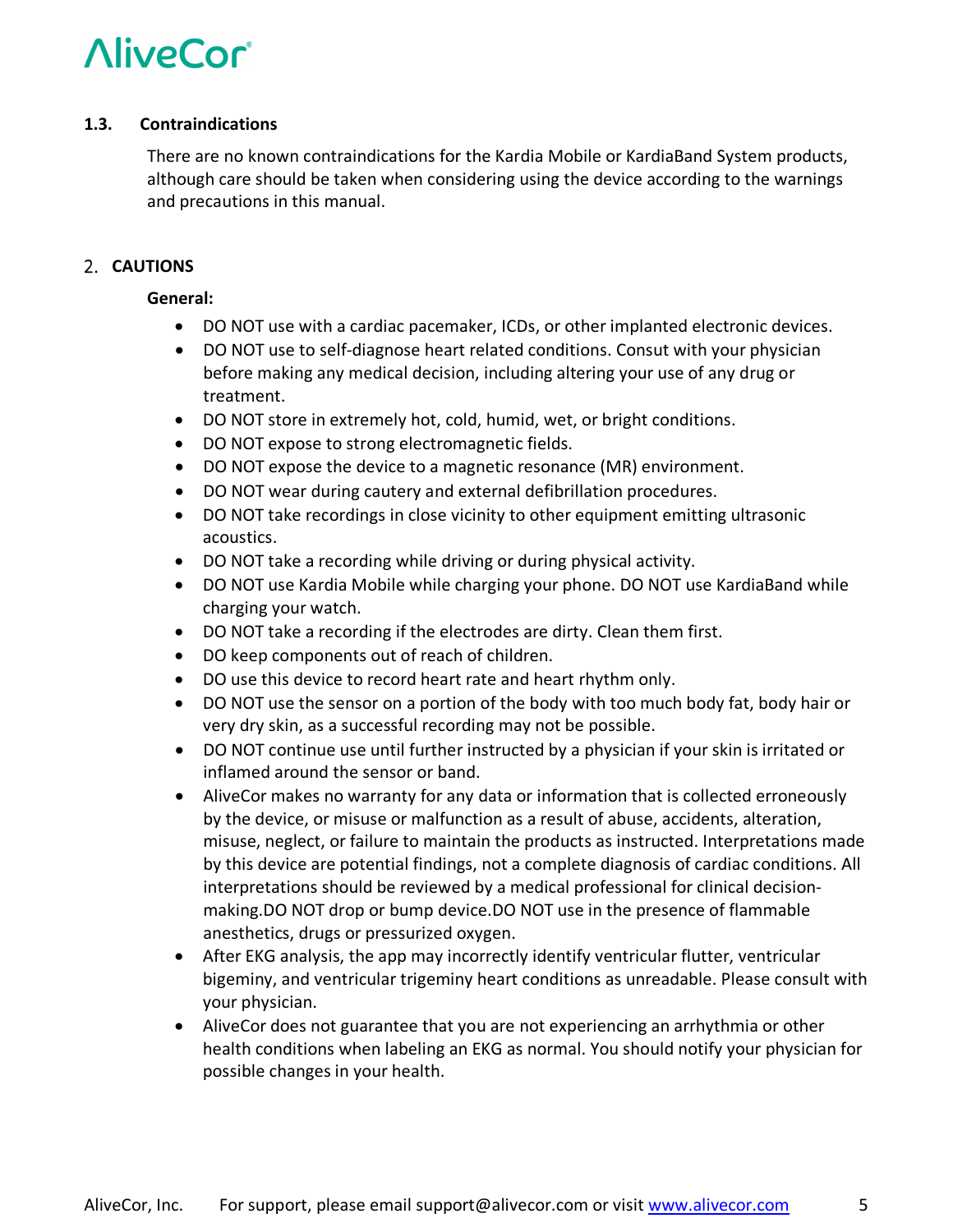#### **SET UP YOUR KARDIA MOBILE OR KARDIABAND SYSTEM AND TAKE YOUR FIRST EKG RECORDING**

#### **3.1. Compatibility**

For help deciding which smartphone, smartwatch, or tablet to use, please consult the latest list of compatible devices on AliveCor's website: https://www.alivecor.com/#compatibility.

#### **Kardia Mobile Compatibility:**

iOS

- iPhone  $5/5s$ , 5c,  $6/6$  Plus,  $6s/6s$  Plus,  $7/7$  Plus, and SE (iOS 11.1)
- iPad Air, Air 2, and Mini (iOS 9.3.5)
- iPad Mini 2 and Mini 3 (iOS 10.0.2)
- iPad Pro 9.7-inch (iOS 10.0.2)
- iPod Touch 5G (iOS 9.3.5)

#### Android

- Google Pixel and Pixel XL (Android 7.1.1)
- Samsung Note 3 (Android 5.0)
- Samsung Note 5 (Android 6.0.1)
- Samsung Galaxy S3 (Android 4.3)
- Samsung Galaxy S4 (Android 5.0.1)
- Samsung Galaxy S5, S6, and S7 (Android 6.0.1)
- Samsung Galaxy J1 (Android 5.1.1)
- LG Nexus 5 (Android 6.0.1)
- HTC One M7 (Android 4.3)
- Jitterbug Touch 3 (Android 4.3)

#### **KardiaBand Compatibility:**

KardiaBand requires a paired set of iPhone and Apple Watch. See the list of compatible devices below.

iPhone:

• iPhone 5s, 5c,  $6/6$  Plus,  $6/6$  Plus,  $7/7$  Plus, and SE (iOS 11.1)

#### Apple Watch:

- Apple Watch Series 1, 38mm and 42mm (WatchOS 4.1)
- Apple Watch Series 2, 38mm and 42mm (WatchOS 4.1)
- Apple Watch Series 3, 38mm and 42mm (WatchOS 4.1)

*NOTE: Any devices and operating systems not listed here or on AliveCor's website are not supported.*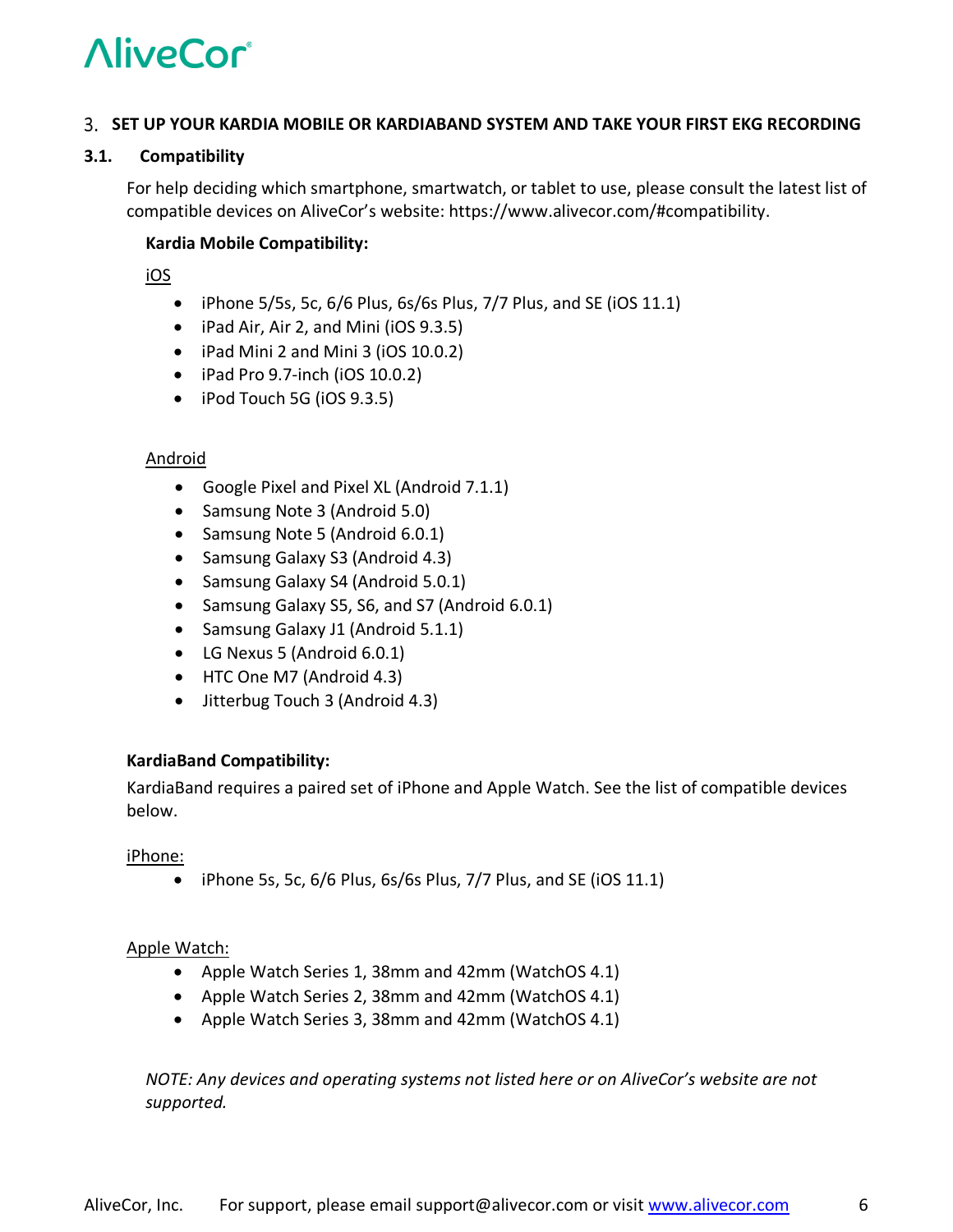#### **3.2. Unpack Kardia Mobile (Kardia Mobile Users)**

- 1. Remove Kardia Mobile from the box.
- 2. Choose Kardia Mobile placement.
	- a) For Kardia Mobile phone cases (sold separately), insert the Kardia Mobile device into the phone case and snap it on your phone as you would any standard phone case.
	- b) The Kardia Mobile can be attached to the smartphone or to its case of your choosing with the included attachment plate (the surface should be smooth and flat).
		- a. AC-001 AC-007: With the AliveCor logo right side up, the top of the smartphone or tablet should be on the right.
		- b. AC-009 devices with an Alivecor logo should be positioned with the top of the Alivecor logo pointing towards the top of the smartphone.
		- c. AC-009 devices with the Kardia logo should have the 'K' of the Kardia logo closest to the top of the smartphone or tablet.
	- c) You may choose to carry the Kardia Mobile loose, in a pocket or bag. When ready to take a recording, rest the Kardia Mobile in both hands or place on a flat surface with the device within 1 foot of your smartphone or tablet.

NOTE: Do not use the attachment plate with your tablet. Instead, rest Kardia Mobile in both hands or place it on a flat surface less than one foot away from the iPad to record EKGs.

#### **3.3. Unpack KardiaBand (KardiaBand System Users)**

- 1. Remove KardiaBand from the box. The KardiaBand consists of 2 straps one strap with a buckle and another strap that houses the electrode module.
- 2. Remove existing watchband from the Apple Watch consult the Watch user manual if necessary.
- 3. Attach both sides of the KardiaBand to the Apple Watch consult the watch user manual if necessary. Ensure that you attach the strap that houses the electrode module to the 6 o'clock side of the watch body and the strap with the buckle to the 12 o'clock side of the watch body.

For more information on how to attach the bands to the watch, refer to a video at https://www.youtube.com/watch?v=p7ZnT\_ubEFY.

NOTE: Wrist hair may affect the performance of the device. We recommend removing excess hair from your wrist below KardiaBand's sensor.

#### **3.4. Download the Kardia Phone app**

Note: if you already use OmronConnect, you can update to the latest version of the OmronConnect App instead of downloading the Kardia app. The OmronConnect app offers the same functionality as the Kardia app.

- 1. Using your smartphone or tablet, search for *Kardia* in the App Store or Google Play store.
- 2. Download and install the Kardia phone app.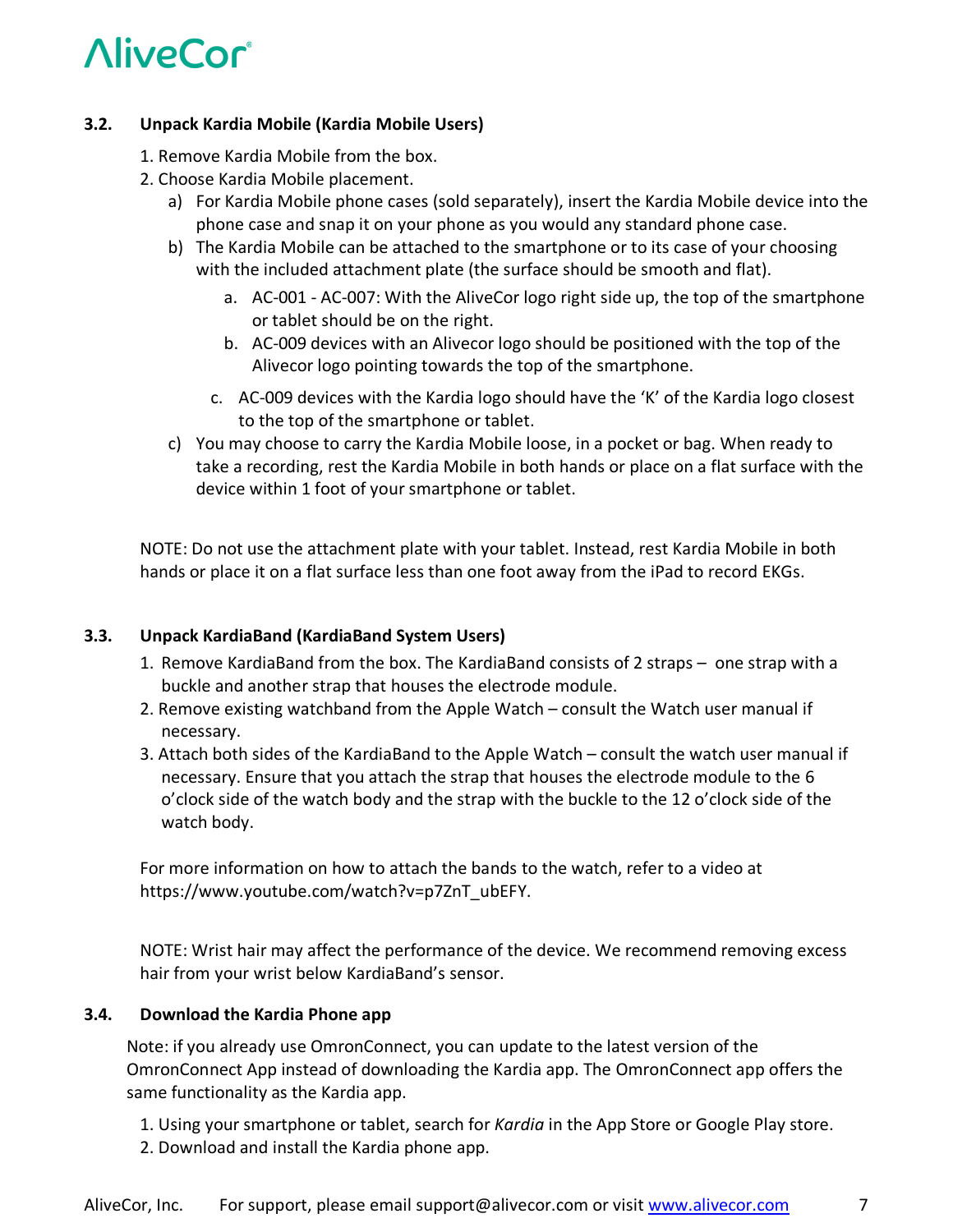

NOTE: The Apple Watch only works with compatible Apple iPhones – consult the Watch user manual, if necessary.

#### **3.5. Add Watch app to Apple Watch (KardiaBand System Users)**

- 1. After installing the Phone app (see above), open the Watch app on your iPhone.
- 2. Scroll down to Kardia (or OmronConnect) and tap on "Install". Installation may take a short amount of time.
- 3. *To adjust your watch's Wake Screen to ensure that it stays on while recording an EKG, follow Steps 3-5.*
- 4. In the Watch app on your iPhone, scroll to and tap on "General".
- 5. Scroll down and tap on "Wake Screen".
- 6. In the "On Tap" section, select the "Wake for 70 seconds" option.

#### **3.6. Set up your Account**

You will use your account to access, print, and save your EKG recordings stored on the Phone app and the AliveCor server. Follow the instructions presented when you open the Phone app and tap "Create Account". You can go back later and edit your information if necessary.

NOTE: KardiaBand users and Kardia Mobile users alike should use the Phone app to setup their account and go through onboarding.

#### **3.7. Free Trial of Premium Features**

Once an account has been created, you have access to Premium features for 30 days. At the end of the free trial, your access to those features ends. If you wish to continue to access the Premium features, follow the onscreen instructions for purchasing a subscription.

#### **3.8. Security**

**Add a passcode (personal identification number [PIN]), or Touch ID (fingerprint) to your smart device to add a layer of security. It is important to secure the smart device since you will be storing personal health information. Review the manual of the smart device for information on how to add a layer of security.**

#### **RECORDING AN EKG**

NOTE: You will not be able to view your recordings or utilize any of Kardia's detectors until you set up your free account. To gain access to the app's features, you must create an account on the Phone app. Follow instructions on the Phone app to take a first recording as part of setting up the device.

*USA CUSTOMERS ONLY*: There will be a lock period lasting up to 24 hours from the time your first recording is completed, to when you may record further EKGs.

#### **4.1. To take an EKG recording with Kardia Mobile with your smartphone or tablet, follow the instructions below.**

Before taking each recording:

• Disconnect headphones, charger cables, or any other connected devices.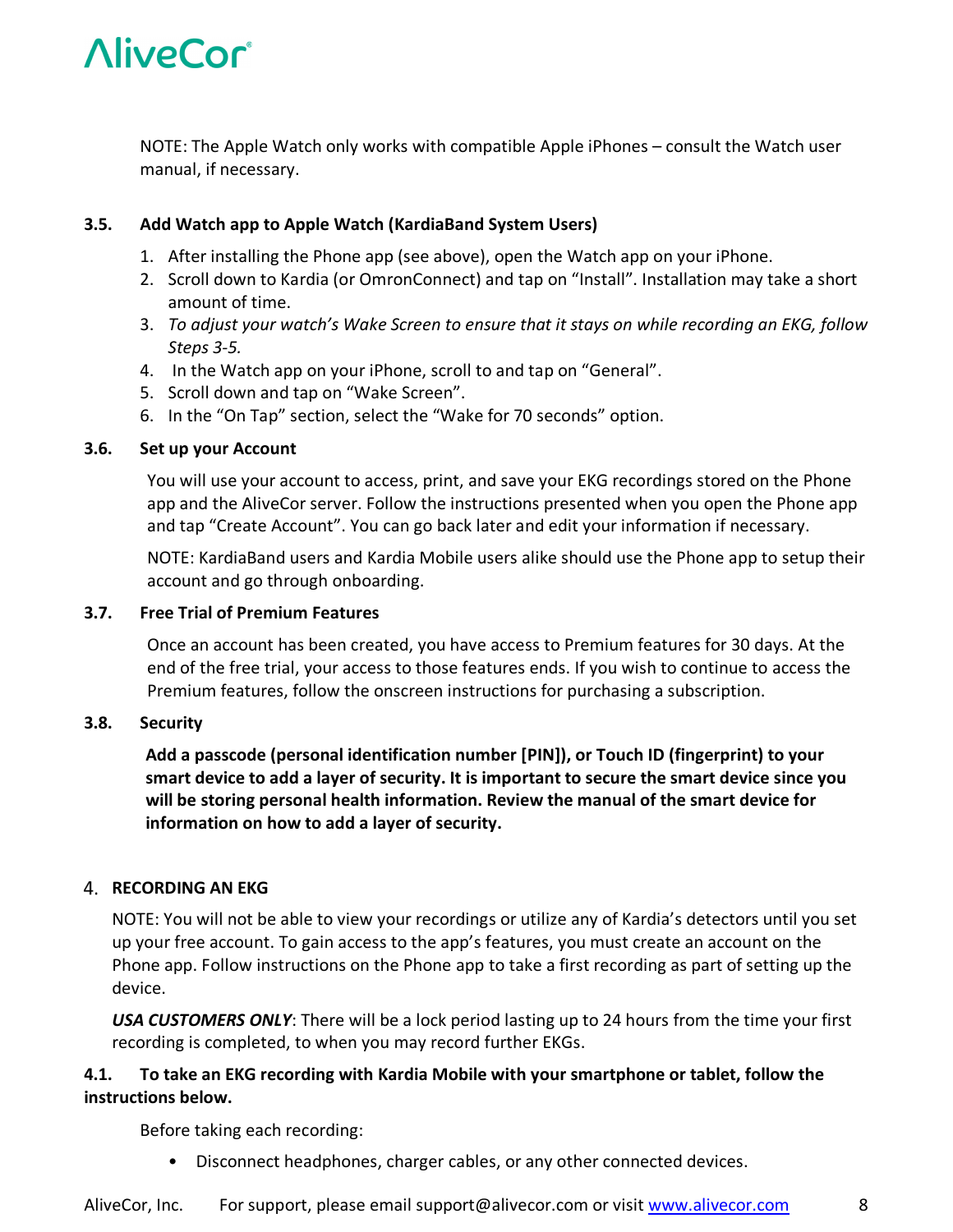- If you wear hearing aids, please turn off.
- Clean the two electrodes with alcohol-based sanitizer.
- Using your smartphone or tablet, launch the Phone app.
- 1. From the Phone app home screen, select "Record your EKG", or alternatively "Add Resting HR". The standard recording is recommended for taking an EKG at any time, e.g. when you are feeling symptomatic. The resting heart rate option is recommended to establish your resting heart rate baseline. We recommend taking resting heart rate EKGs when you first rise in the morning; the time of day when the body is most rested.

NOTE: The Kardia app is setup for your personal use. If you wish to have another person use the Kardia Mobile device, have them set up the Kardia app on their smartphone/tablet or log out of your account on the Kardia app so that they can log in to their account on the Kardia app. The Kardia Mobile device can be used with more than one Kardia account and/or smart device.

NOTE: The Kardia app builds a personalized model of your EKGs and will detect if someone accidently uses your smart device to record an EKG. To build this model, the app will sometimes ask if you or someone else took the EKG after completion of a recording.

- 2. Rest two or more fingers (it doesn't matter which fingers) on Kardia Mobile, with your right hand on one electrode and your left hand on the other. Recording of a Lead I EKG on the Phone app will begin automatically when you make good contact with the Kardia Mobile electrodes.
- 3. While recording your EKG, you may speak your symptoms (e.g. "I'm feeling palpitations. Maybe due to anxiety") into the smartphone. Any voice memo recorded will be transcribed to text and added to the Notes section for that EKG recording.

You may also choose from two other placements:

- For a Lead II EKG, the left knee should contact one electrode and the right hand should contact the other electrode.
- For an Anterior Precordial Lead, the device can be placed on the lower left side of the chest, just below the pectoral muscle.

NOTE: Kardia Mobile allows users to record EKGs as Lead II or Anterior Precordial Lead. The detectors have been trained and tested on Lead I recordings only. Due to the difference in the waveform from Lead II or Anterior Precordial Lead recordings, detector analysis messages (e.g. "Normal", "Unreadable", etc.) of these recordings may be incorrect and you should not use the results of the detector. Please consult your physician or perform a Clinical Review if you wish to get an analysis of the recorded non-Lead-I EKG.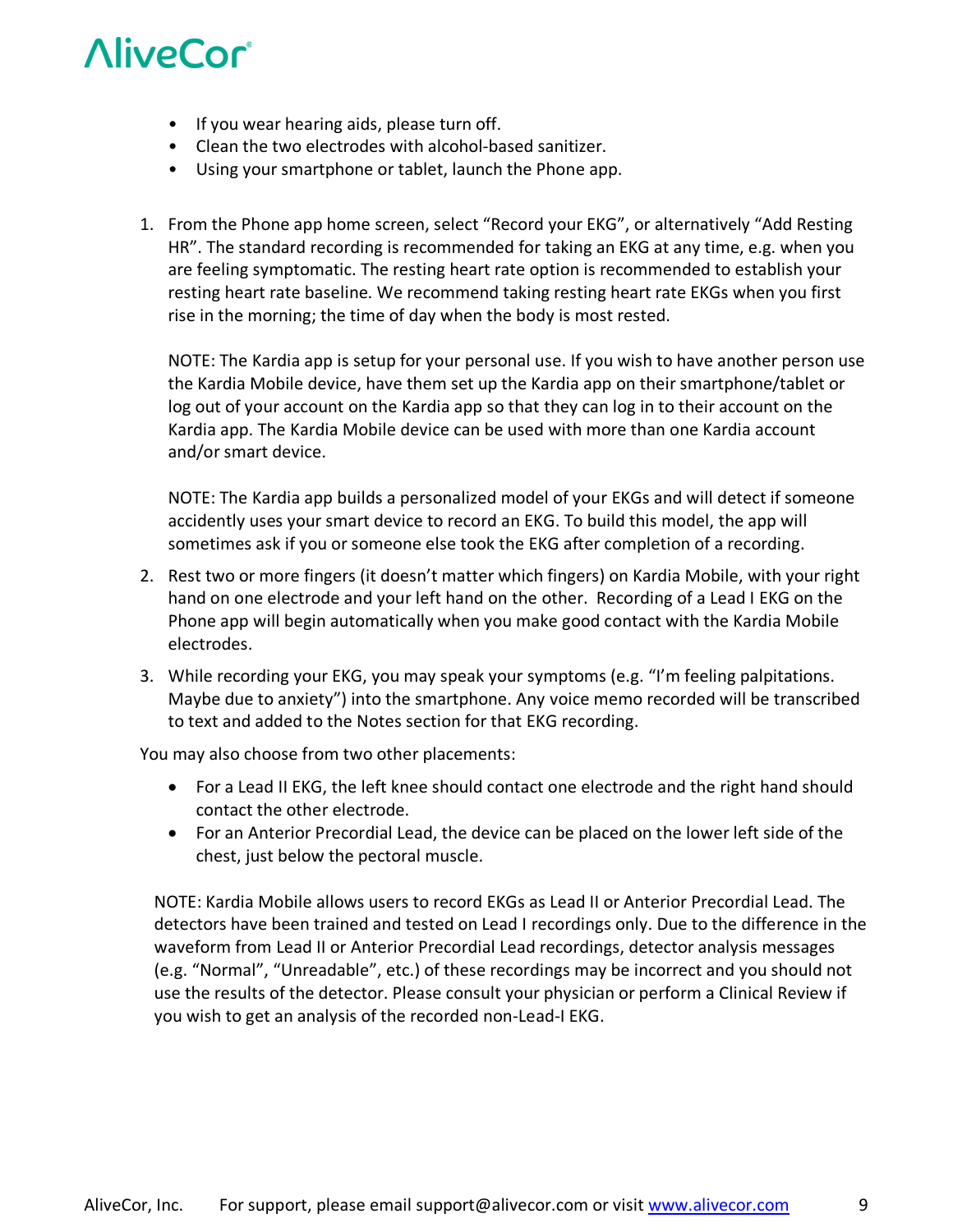#### **4.2. To take an EKG recording with the KardiaBand System, follow the instructions below.**

NOTE: For the sake of clarity, the instructions below are specific for those who wear their Apple Watch on their left wrist. If you wear your watch on your right wrist, follow the instructions by swapping left and right.

- 1. Tap the Kardia or OmronConnect watch app on the Apple Watch to open the application.
- 2. Follow any stated directions to complete login or setup activities displayed on the Watch.
- 3. Tap the "Record EKG" button. A "waiting for signal" indicator will be displayed.
- 4. With your right hand, grasp your left hand. Rest your right thumb on the outer electrode on the KardiaBand EKG. Press your right thumb with enough force to ensure that the inner electrode is in contact with the skin of your left wrist for the entire duration of the recording. This is a Lead I EKG.
- 5. While recording your EKG, you may speak your symptoms (e.g. "I'm feeling palpitations") to the smartwatch. Any voice recording taken will be transcribed to text, which will be found in the Notes section for that EKG recording in the Phone app.
- 6. The recording takes 30 seconds.

#### NOTES:

- The Kardia Mobile and KardiaBand System do not require a Wi-Fi or mobile data connection to record an EKG and save it to the device's local memory; however, they do require a connection to sync automatically with the AliveCor server, email, or print directly from the Phone app. If you do not have a Wi-Fi or mobile data connection at the time of the EKG recording, you may email or print the data later when you have such a connection and the sync will happen automatically at that time.
- Kardia Mobile may be used up to a distance of 30 cm (1 ft.) from the smartphone or tablet. Using Kardia Mobile at a distance greater than 30 cm (1 ft.) may lead to communication issues between the devices and your recording may not be successful.
- KardiaBand must be attached to the Apple Watch. Using KardiaBand at a greater distance may lead to communication issues between the devices and your recording may not be successful.
- On the paired iPhone, Bluetooth must be turned on to transfer data from the Apple Watch.
- To reduce muscle noise, rest your arms on a flat surface to increase stability while you are recording.
- The recording must be at least 30 seconds to complete, and to be analyzed by the detectors.
- If you are in a noisy area (e.g. train station, coffee shop, etc.), the voice recording with the KardiaBand may pick up other conversations and will be found in the Notes for that EKG. You may edit the Notes to remove any unwanted text in the Phone app.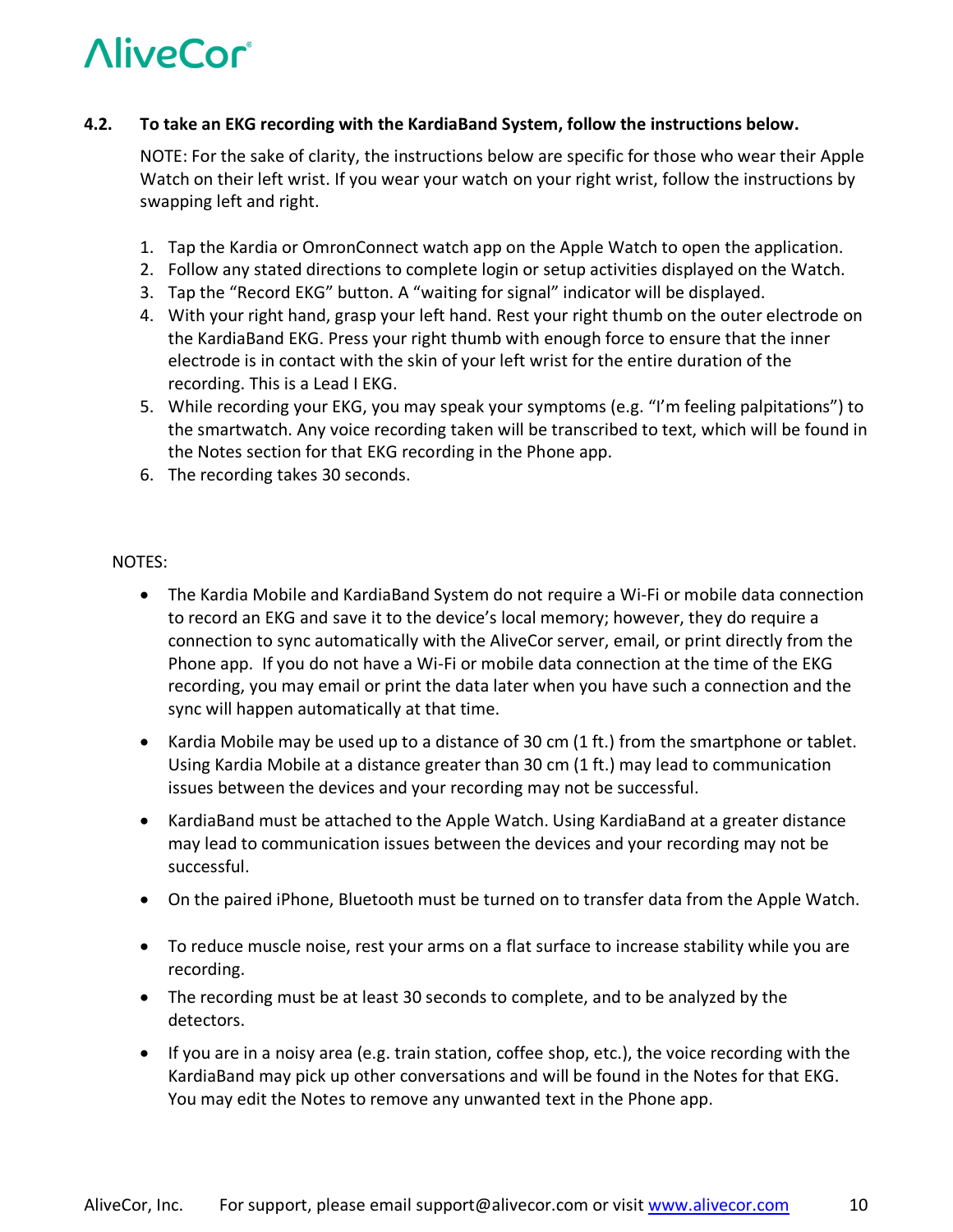

#### **ONCE THE EKG RECORDING IS FINISHED**

#### **5.1. For Kardia Mobile users:**

- On the Phone app, immediately after recording, you will be shown an analysis of your EKG if there was a successful 30-second recording.
- After a recording, you are also prompted to add tags such as symptoms, activities, diet, etc. to the Data Entry screen. You may also enter personalized tags or notes and edit the transcribed voice memo. After making your choices, tap "Save" to continue.
- You may review the EKG in the History screen, or go to Insights and view the trending of your EKGs, heart rate, symptoms, activities, etc. You may also tap the EKG on the History screen for a larger view of the EKG on the EKG Review screen. EKGs can be starred, emailed, shared, or sent for analysis from the History screen, or on the EKG Review screen.
- Additionally, you may add notes or tags to the recording. Tags include symptoms, activities, diet, etc. that are relevant to heart health. You may go to the History screen, and tap the dropdown arrow to the right of the EKG recording, then tap Edit. This will also take you to the Data Entry screen where you may add or edit notes and tags.

#### **5.2. For KardiaBand users:**

- If an EKG was successfully recorded on your Watch app, an analysis result if available for your EKG appears.
- To view the full EKG, use the digital crown or swipe right to left on the result screen. These actions both will scroll through the EKG.
- Return to the home screen from an EKG by tapping "Close" in the upper left corner.
- On the home screen in the Watch app, tap the "Record EKG" button to take another EKG recording. Past EKG recordings are marked by a circular dot that is color-coded based on the analysis result. To view a past EKG, tap on the dot (Premium Feature).
- Additionally, you may add notes or tags to the recording in the Phone app (Premium Feature). Tags include symptoms, activities, diet, etc. that are relevant to heart health. You may go to the History screen, and tap the dropdown arrow to the right of the EKG recording, then tap Edit. This will also take you to the Data Entry screen where you may add or edit notes and tags.

NOTE: The Watch app will store all unsynced recordings until the Apple Watch has connected and synced to the Phone app.

NOTE: Due to the limited size of the Apple Watch screen, you may view the EKG on your phone, tablet, or computer for interpretation or analysis.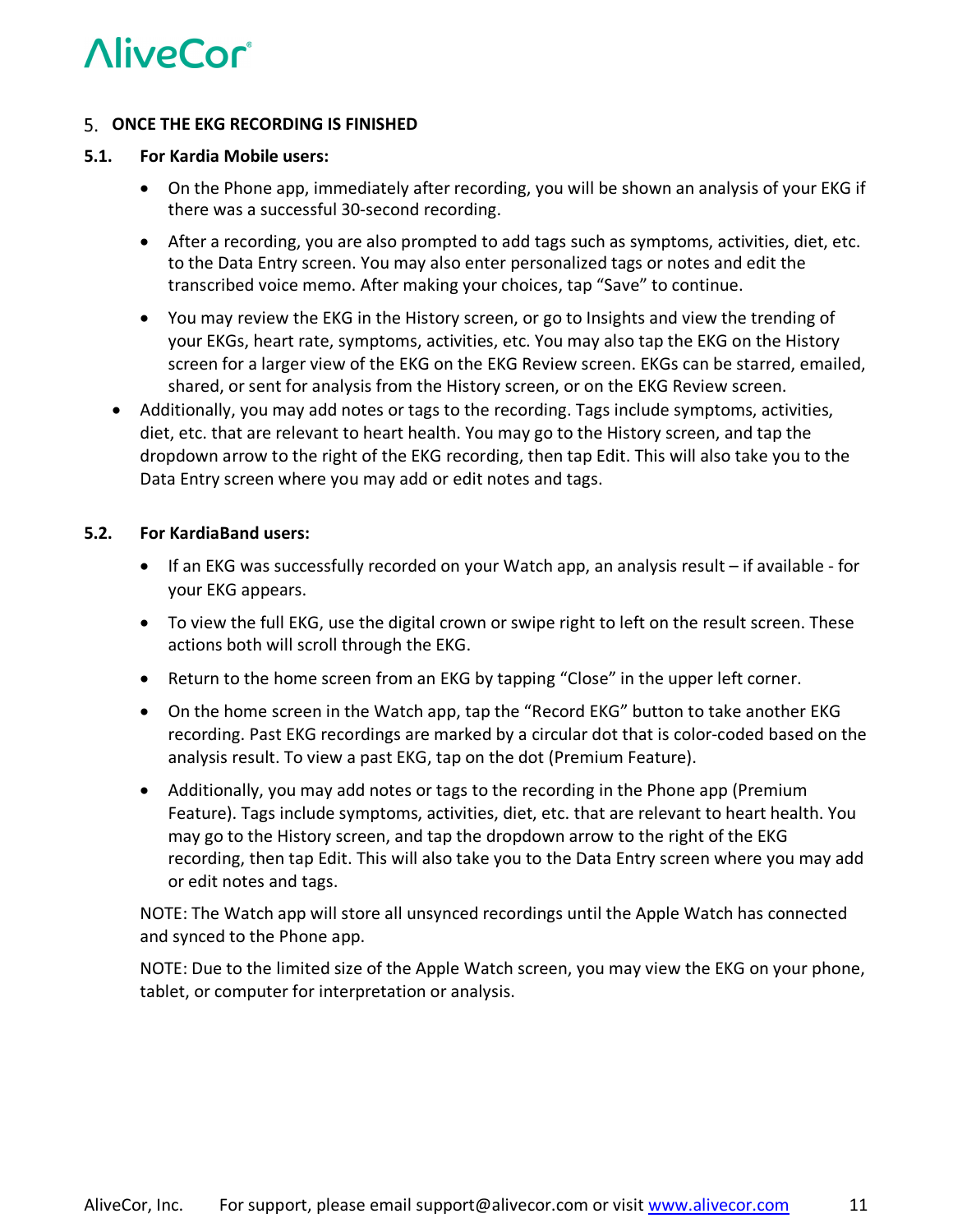#### **SMARTRHYTHM (WATCH APP REQUIRED)**

#### **6.1. About**

SmartRhythm is a Premium feature for use with the Watch app. SmartRhythm monitoring uses deep neural networks to continuously evaluate your heart rate received from the Apple Watch. An expected heart rate pattern is calculated using factors such as your activity level (captured by your Apple Watch), time of day, location, and more. SmartRhythm notifies you to take an EKG when your heart rate pattern is different from SmartRhythm's predictions.

#### **6.2. Set up**

To get started with SmartRhythm, you must have a Kardia account (See section 3.6), a compatible Apple Watch and a KardiaBand. You should also first complete the general Kardia and KardiaBand account and application setup decribed in Section 3.

To set up SmartRhythm:

- 1. Open Phone app on your iPhone. Scroll down on the home screen to "SmartRhythm" and tap on "Get started".
- 2. Follow the in-app instructions.

*Note: SmartRhythm uses "Workout mode" on your Apple Watch. To use SmartRhythm monitoring, your watch must be unlocked with the Watch app running. Using other workout apps on your watch may halt SmartRhythm's monitoring.*

*Note: SmartRhythm will significantly affect Apple Watch battery life. A Series 2 watch or newer is recommended.*

*Note: While using SmartRhythm monitoring, the Kardia app is shown instead of your watchface when waking your watch screen.*

#### **6.3. Expected Heart Rate Range and Notifications**

The SmartRhythm artificial intelligence calculates your expected heart rate range. This is visualized with a colored band in the home screen chart. When your heart rate pattern is different from SmartRhythm's predictions, SmartRhythm may prompt you with a notification – you may choose to take an EKG at this time. This helps you to better manage your heart health.

There are many reasons for different heart rate patterns:

- Normal reasons include stress, fear, a cold or flu, caffeine, alcohol, exercise that is not detected by your watch such as weightlifting or riding a bike, your watch band is too loose, and a high resting heart rate.
- Other reasons include an ongoing arrhythmia, response to certain medications.

*CAUTION: If you receive a notification to take an EKG because SmartRhythm detected that your heart rate pattern may be different from its predictions, it does not necessarily mean that you have a heart abnormality. Please call your physician before making any medical decision, including altering your use of any drug or treatment.*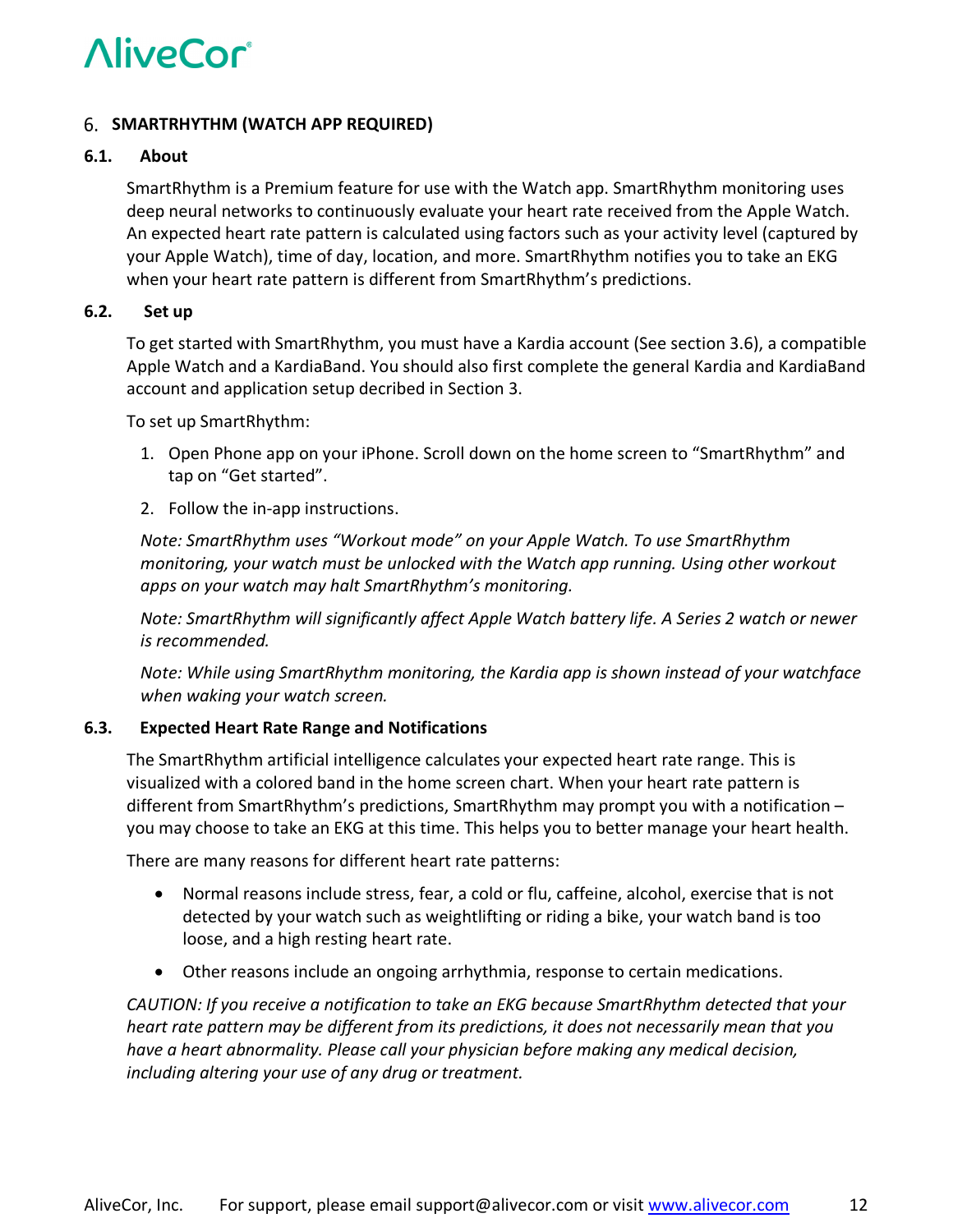#### **ENTER AN EVENT WITHOUT AN EKG (PHONE APP ONLY)**

You may enter a tag or note without an EKG at anytime. This may help you track your symptoms, activities, diet, etc. either before or after an EKG:

- Tap the EKG History button, then tap the green "Plus" icon at the top left.
- In the Data Entry screen, you may enter notes, or select tags such as symptoms, activities, diet, etc., or create personalized tags.
- In the Data Entry screen, you may also select a different date/time for the event you are logging, for example alcohol from the previous evening, or a meal from a couple days ago.
- All of your events will appear in the History screen in chronological order, and may be edited anytime by selecting the dropdown arrow to the right of the event on the History screen.

#### **SETTINGS AND ADJUSTMENTS**

#### **8.1. Phone App Settings and Adjustments**

#### **8.1.1. Recording Review Adjustments**

- **Enhanced Filter.** The Enhanced Filter suppresses noise in the EKG. The filter may be toggled on a particular EKG from the EKG Review screen. To enable or disable the Enhanced Filter, tap "MORE" at the bottom of the EKG Review screen, and then tap the "ENHANCED" switch to toggle the filter ON or OFF.
- **Invert the EKG Recording.** In the event that Kardia Mobile was oriented improperly when the EKG was recorded, it may appear inverted. The orientation may be toggled on a particular EKG from the EKG Review screen. Tap "MORE" at the bottom of the EKG Review screen, and then tap the "INVERT" switch to toggle it ON or OFF.

#### **8.1.2. Adjustable Settings**

To access the Settings, tap the Menu icon at the upper left and then tap "Settings".

- **Duration**. Recording Duration is the maximum length of time the Phone app will record a single EKG recording. For example, if the recording duration is set to 30 seconds, the Phone app will automatically stop recording after 30 seconds of data has been collected.
- **Audio Recording**. While recording your EKG, with audio recording turned on, you are able to say outloud the symptoms you are experiencing and have the audio recording saved with your EKG. The audio recording will also be transcribed as a text memo that is saved with the EKG.
- **Mains Filter**. The Mains Filter removes any mains interference from the EKG; it should be set to match the frequency of the alternating current (AC) used in your location. For the United States, Canada and Mexico, this is 60 Hz; in most other countries, it is 50 Hz.
- **Paper Size**. Paper Size of the PDF report can be changed to accommodate Letter and A4 paper sizes.
- **Unreadable**. Toggling the Unreadable setting to OFF removes the "Unreadable" result. In the default setting, with Unreadable turned ON, Kardia classifies any readings that appear noisy as "Unreadable" rather than classifying based on the result detectors.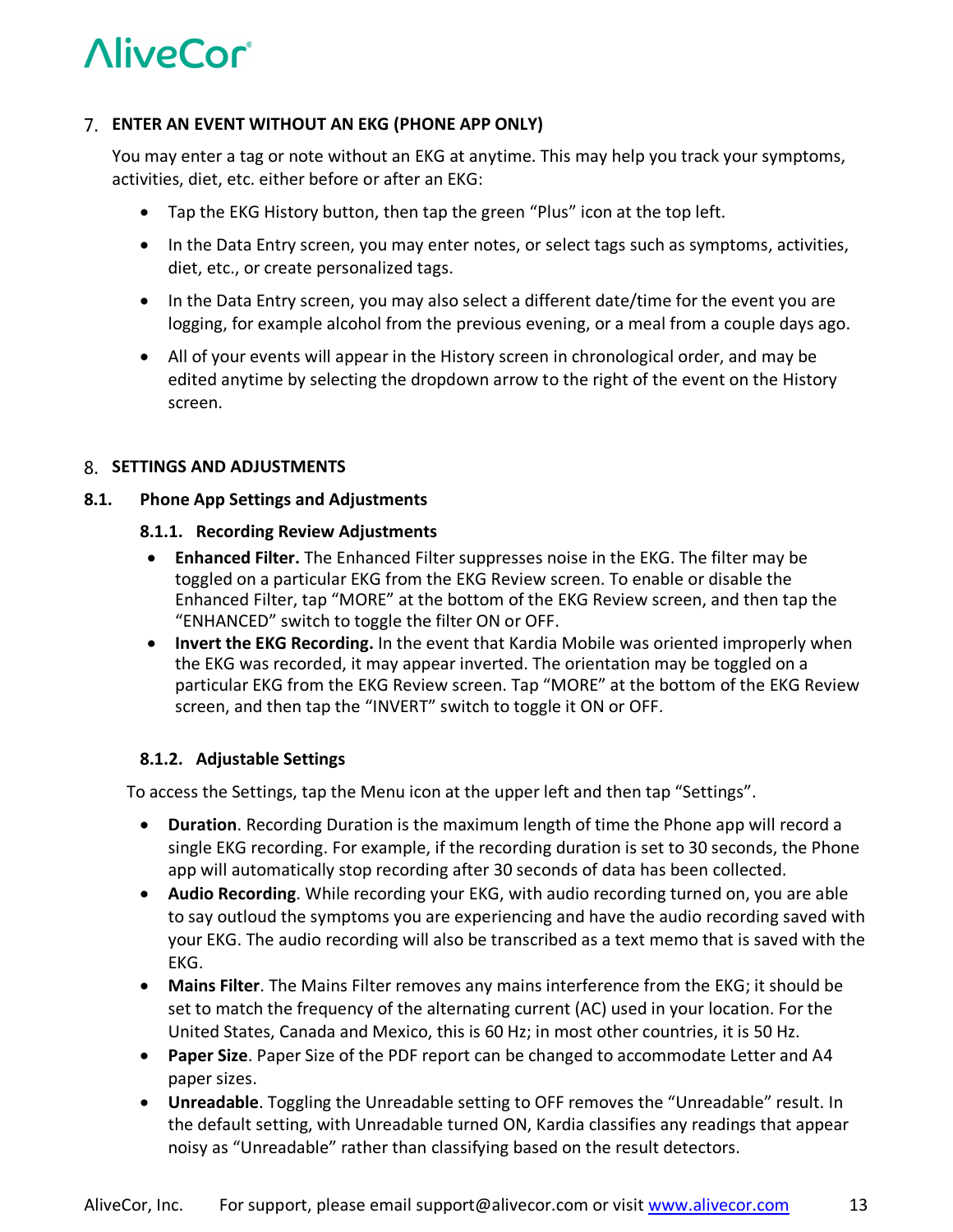

• **Reminders**. Reminders allow the EKG analysis reminder to be turned on or off. It also allows you to turn on or off the EKG reminder, and to set the frequency and time for the reminder. You can also modify your medication reminders.

#### **8.2. Watch App Settings**

To access the Watch app settings, force touch on the Watch app home screen and tap "Settings."

- **SmartRhythm Monitoring.** With SmartRhythm monitoring turned on, your watch will be put into workout mode which will allow Kardia to request the Apple Watch to sample your heart rate frequently. To take full advantage of the Watch app, keep SmartRhythm toggled ON.
- **Voice Recording.** While recording your EKG, with voice recording turned on, you are able to say outloud the symptoms you are experiencing and have the voice recording saved with your EKG. The voice recording will also be transcribed as a text memo that is saved with the EKG.
- **SmartRhythm Sensitivity.** Higher sensitivity will trigger more notifications. There are 3 levels of notification sensitivity. The default level is Medium.

#### **EMAIL, PRINT, OR DELETE RECORDINGS**

To email a recording from the Phone app:

- 1. Tap the envelope icon next to the EKG you would like to email/print on the History screen. Alternatively, you may tap the EKG, then tap the envelope icon on the EKG Review screen.
- 2. Tap Email. The PDF version of the EKG recording will then be attached to a new email in whatever email account you have set up on your smartphone or tablet.

*Note: To email a recording from the Phone app, you must have an email account set up on your smartphone or tablet. If you need assistance setting up an email account or troubleshooting your email account, contact your smartphone or tablet provider for assistance.*

To print a recording from the Phone app:

- 1. Tap the envelope icon next to the EKG that you would like to email/print on the History screen. Alternatively, you may tap the EKG, then tap the envelope icon on the EKG Review screen
- 2. Tap Print.
- 3. Select the appropriate printer to send the EKG to print.

*Note: To print a recording from the Phone app on Apple iPhones, you must have an AirPrint compatible printer set up on your smartphone or tablet. If you need assistance setting up an AirPrint compatible printer or troubleshooting your AirPrint compatible printer, contact your smartphone or tablet provider for assistance.*

To delete a recording:

- 1. Go to the History screen.
- 2. Tap the dropdown icon to the right of the EKG that you want to delete.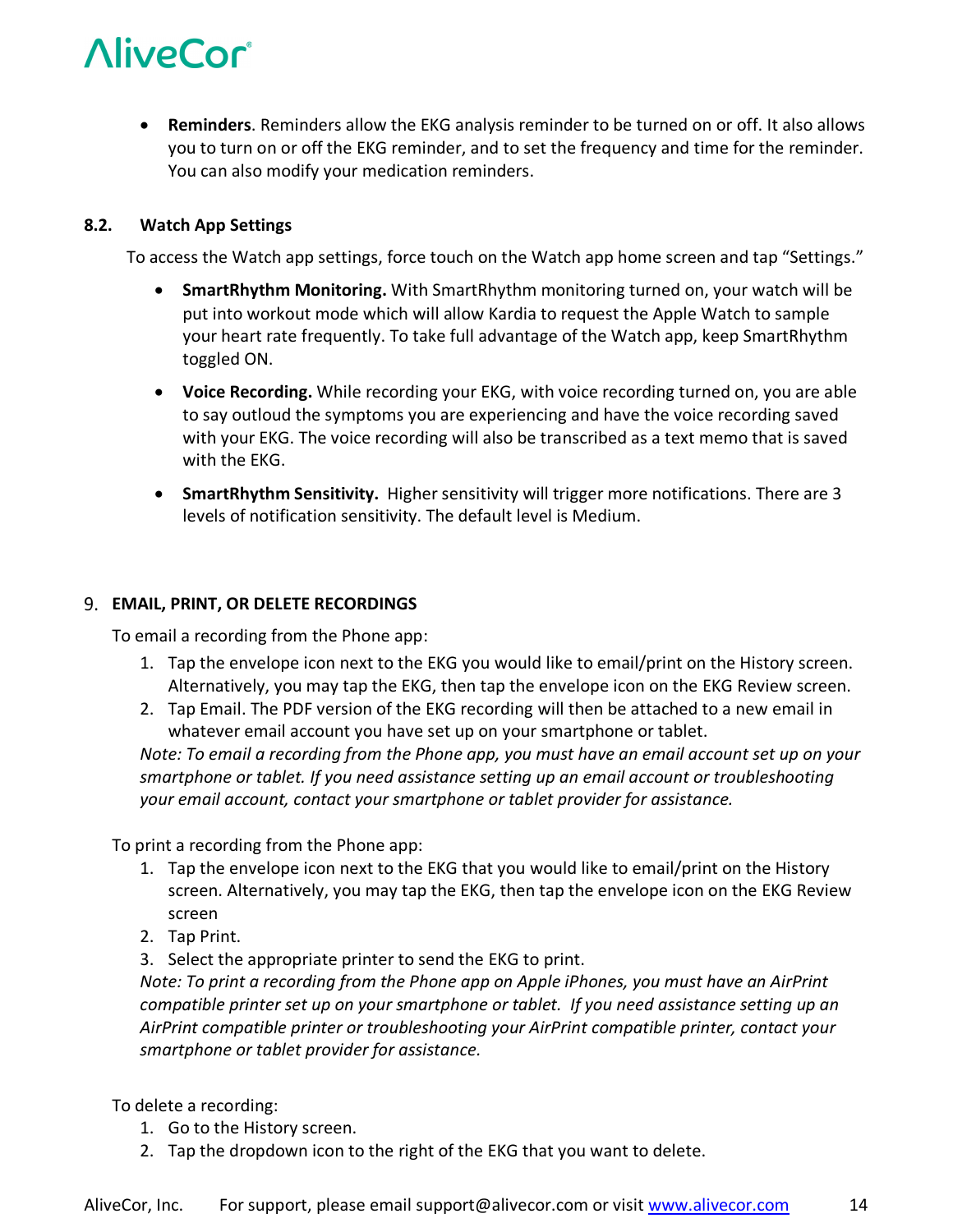

3. Tap "Delete".

#### **HISTORY (PHONE APP ONLY)**

History is a Premium feature where your previously recorded EKG recordings are displayed. To access it, tap the "History" icon.

- Launch the Phone app.
- Tap History at the top of the screen to see a list of all EKG recordings on your smartphone or tablet (excluding any previously deleted).
- Tap the EKG recording you wish to view.

NOTE: You may listen to the voice memo associated with the EKG by tapping the Play button.

#### **10.1. Search or filter recordings (PHONE APP ONLY)**

You may search or filter the events in the History screen by using the search icon on the top right of the screen.

To filter:

- 1. Tap the search icon on the top right.
- 2. Select one of the existing filters. The filters allow you to choose one of the following: Custom Search…, Starred, Atrial Fibrillation, Analysis Reports, My EKGs, and Guest EKGs.
- 3. Your History screen will show you EKGs that meet the filter criteria until you disable the filter.
- 4. You may disable the filter by tapping the "x" icon next to the filter name at the upper right of the History screen.

#### To search:

- 1. Tap the search icon at the top right.
- 2. Tap "Custom Search" at the top of the search menu.
- 3. Type in the term you are searching for in your events using the keyboard. For example, you may be looking for "Caffeine" or "Walked the dog" in your tags and notes.
- 4. Tap outside of the keyboard area if you would like to remove the keyboard for better scrolling through your records.
- 5. You may disable the search view by tapping "Cancel" on the top right of the screen or edit your search term by tapping in the search bar and entering another term.

#### **CLINICIAN REVIEW (PHONE APP ONLY)**

The Phone app includes the ability to request professional clinical interpretation and analysis of your EKG recordings. Due to telemedicine restrictions, your location may restrict your ability to use this service. AliveCor does not know your location; it is your responsibility to ensure this service is legal according to your local telemedicine laws. This service is not intended to replace medical advice, please seek professional medical assistance if you are suffering from any medical problem.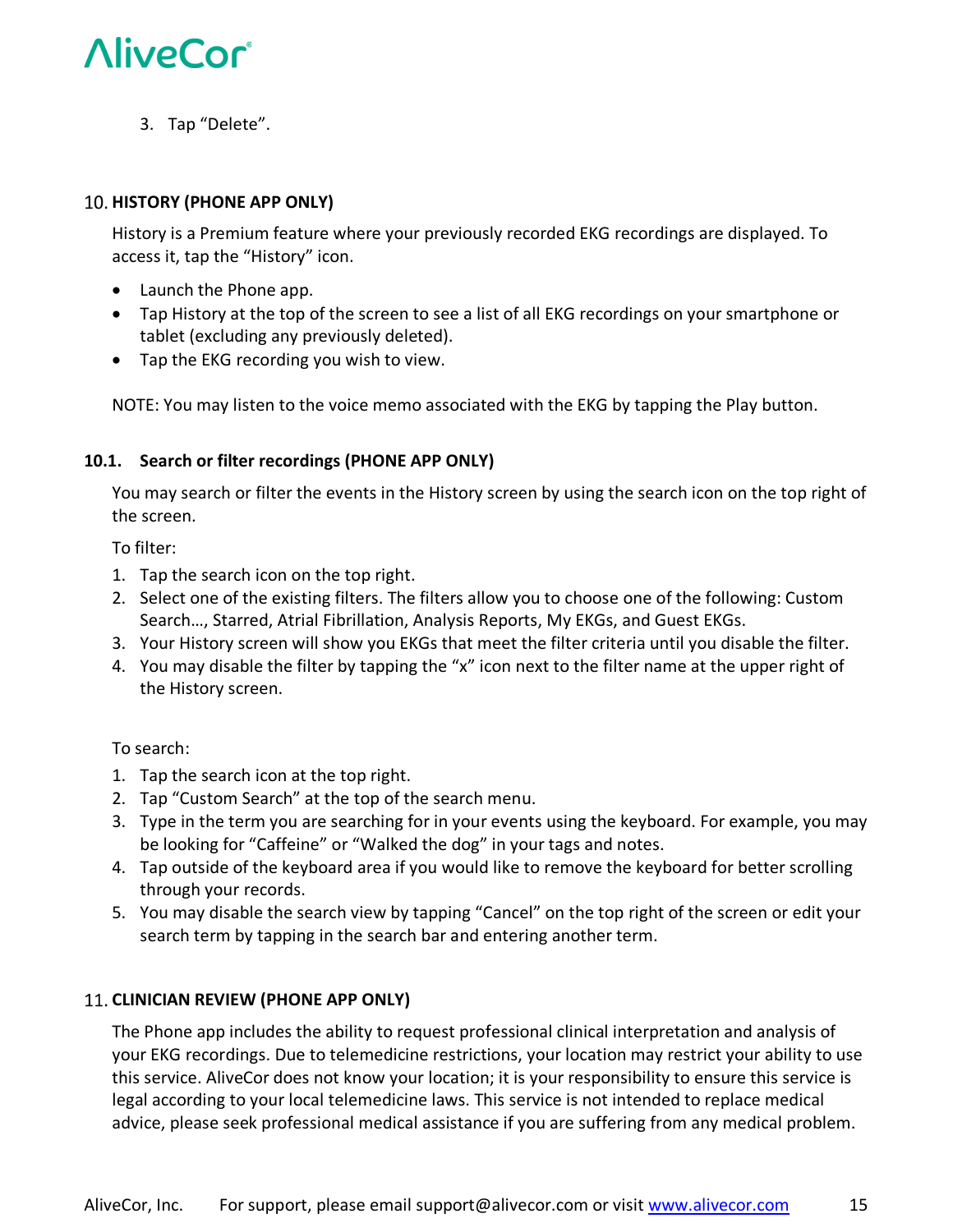

NOTE: Some users with a referral code to a cardiac monitoring service do not have access to this feature. EKGs from such users are automatically sent to that monitoring service. Users may additionally use the email an EKG or print an EKG feature to share information with their physician.

To request a Clinician Review:

- 1. Tap History and find the EKG you would like to send for analysis. Tap the envelope icon to the right of the recording, then "Clinician Review". Alternatively, you may tap the EKG, and then tap the envelope icon at the top right of the EKG Review screen.
- 2. Select one of the listed options.
- 3. If you haven't already entered your name, date of birth and gender, you will be prompted to enter these details. Enter the required details and tap "Next".
- 4. Select or enter your credit card information. Enter your card details and tap "Next".
- 5. Confirm that the purchase order is correct and tap "Purchase" to place the order.

Your order is then processed and you will be sent an email confirmation. Another email will be sent when the report is available.

NOTE: The "Clinician Review" option is only visible if the analysis service is available in your country.

To view an EKG Analysis Report:

- 1. Tap "History".
- 2. Tap the desired report below the EKG.

Alternatively, you may access EKG Analysis Reports from the EKG Review screen by tapping "Analysis".

NOTE: To view PDF reports on your smartphone or tablet you must have a PDF reader, such as Adobe Reader, built-in or installed on your Android smartphone or tablet. Support for printing depends on the built-in printing options on your Android smartphone or tablet, or you may need to install a printer app from the Google Play Store. PDF functionality is built in to iOS devices.

#### **DETECTORS (ATRIAL FIBRILLATION, NORMAL, UNREADABLE)**

NOTE: Your EKG must be at least 30 seconds long to use the Atrial Fibrillation and Normal detectors. If an EKG is recorded that is less than 30 seconds, neither the Atrial Fibrillation nor the Normal detector will display a result.

#### **Atrial Fibrillation Detector**

The Atrial Fibrillation (AF) detector detects atrial fibrillation in an EKG tracing. After you take an EKG, if atrial fibrillation is detected you will be notified within the app. This finding is not a diagnosis, it is only a potential finding for the recorded EKG. You should contact your physician to review any EKG recording in which atrial fibrillation was detected, or send it for clinician review (see section 11 on page 15). If you are experiencing any symptoms or concerns contact a medical professional.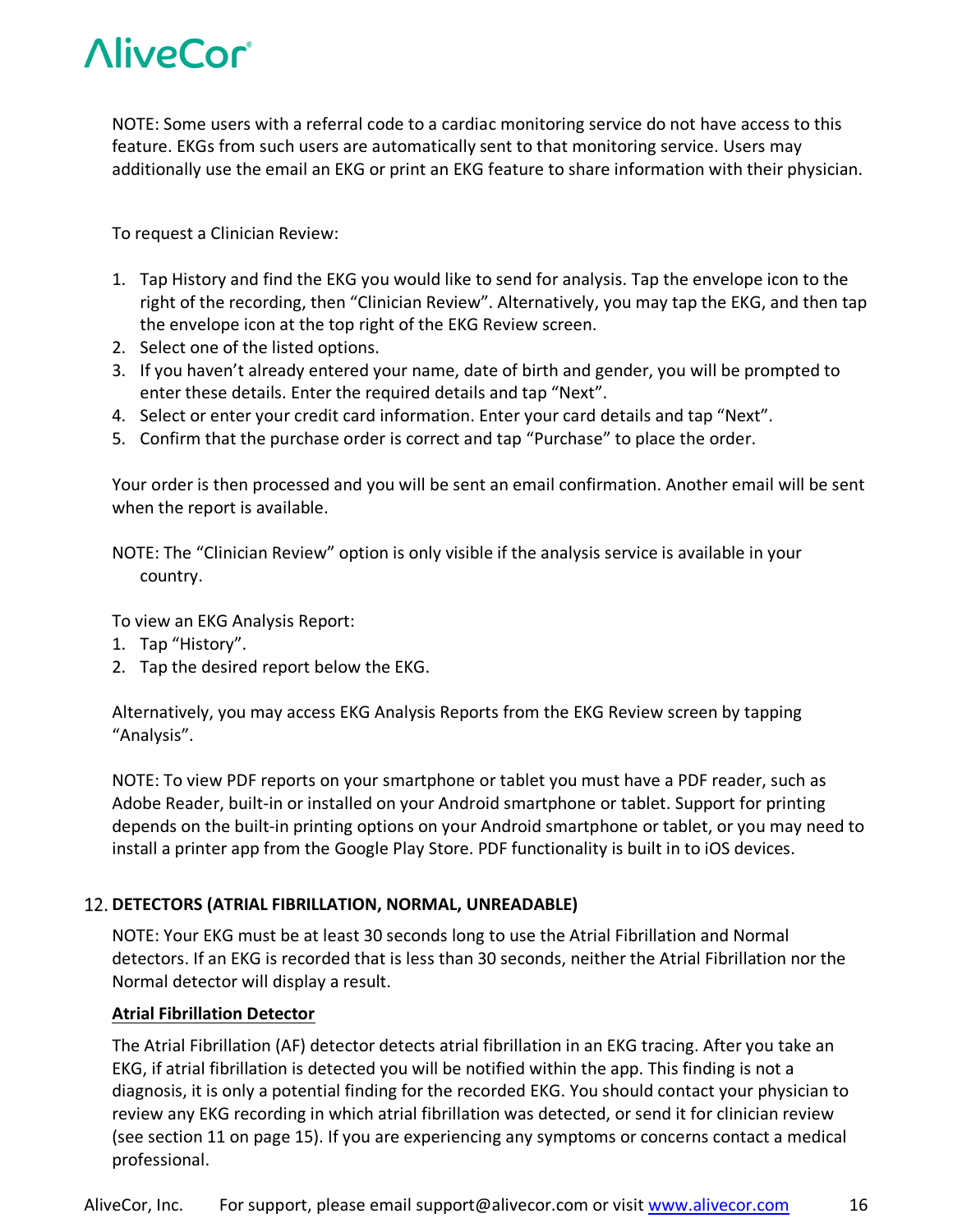Caution: If the Kardia app detects AF in an EKG, please consult with your physician before making any medical decision, including altering your use of any drug or treatment.

Caution: The AF detector evaluates for atrial fibrillation (AF) only. It will not detect other potentially life threatening arrhythmias, and it is possible that other cardiac arrhythmias may be present.

Caution: The AF detector only evaluates for AF after you have taken an EKG recording. It does NOT continuously monitor your heart and therefore cannot alert you if AF happens at any other time.

#### **Normal Detector**

The Normal detector notifies you when a recording is "normal". This means that the heart rate is between 50 and 100 beats per minute, there are no or very few abnormal beats, and the shape, timing and duration of each beat is considered normal sinus rhythm. It is important to remember that there is a wide range of normal variability among different individuals. Changes in the shape or timing of an EKG might be normal for a single individual, but since the apps are used by a large and diverse population, the Normal detector has been designed to be conservative with what it detects as normal.

If you have been diagnosed with a condition that affects the shape of your EKG (e.g., intraventricular conduction delay, left or right bundle branch block, Wolff-Parkinson-White Syndrome, etc.), experience a large number of premature ventricular or atrial contractions (PVC and PAC), are experiencing an arrhythmia, or took a poor-quality recording it is unlikely that you will be notified that your EKG is normal.

It is also important to note that the Normal detector looks at the entire signal before determining if it can be declared to be normal. If you experience a small number of PACs or PVCs in a recording of otherwise normal beats in normal rhythm, the Normal detector will likely declare that EKG recording to be normal.

The Normal detector will not declare an EKG outside the heart beat rate of 50-100 beats per minute as normal, even if the EKG has normal sinus rhythm. As a result, if you typically get "Normal" results but take an EKG immediately after any physical activity that raises your heart rate above 100 beats per minute, you may not get a "Normal" result.

CAUTION: AliveCor does not guarantee that you are not experiencing an arrhythmia or other health conditions when labeling an EKG as normal. You should notify your physician for possible changes in your health.

#### **Unreadable Detector**

The Unreadable detector determines whether a recording can be accurately interpreted or not. After you take an EKG, if interference is detected you will be notified within the app that your recording has "No analysis" and given some suggestions for acquiring good quality EKG recording. You subsequently have the option to Save the recording, or Try Again. If the recording can be analyzed, the AF and Normal detectors will run on the EKG and inform you as described above.

CAUTION: After EKG analysis, the app may incorrectly identify ventricular flutter, ventricular bigeminy, and ventricular trigeminy heart conditions as unreadable. Please consult with your physician.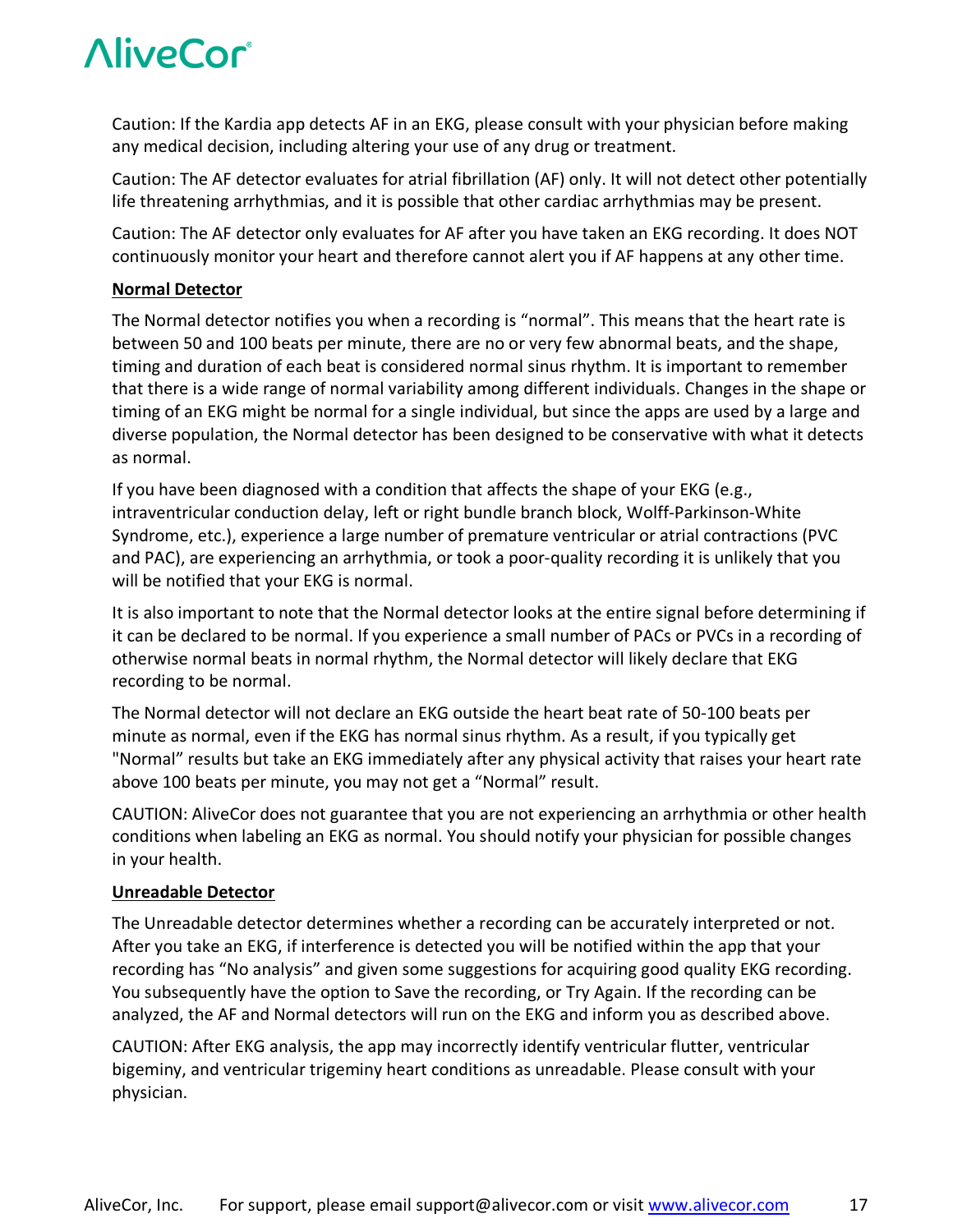#### **12.1. What is Atrial Fibrillation?**

The most common type of non-sinus tachyarrhythmia is atrial fibrillation. In atrial fibrillation, disorganized electrical impulses that originate in the atria and pulmonary veins initiate the electrical activity in the conduction system of the heart. This causes what are commonly termed as "irregularly irregular" heart beats.

When a heart is in atrial fibrillation, its two upper chambers, the right and left atria, essentially quiver instead of beating efficiently. This does not allow for complete emptying of the atria and thus blood may become stagnant and create blood clots. This can lead to major health problems, including strokes, transient ischemic attacks (TIAs), and pulmonary emboli (PEs); depending which chamber of the heart has the blood clot in it.

Approximately 15 percent of strokes occur in people with atrial fibrillation. As age increases in a population, so too does the incidence of atrial fibrillation, which peaks at about 3-5% in people over the age of 65.

The most common presenting symptoms of atrial fibrillation are palpitations, dizziness, fast pulse rate, irregularly irregular rhythm, an abnormal heart sound (S1), chest pain, chronic shortness of breath, abnormal jugular venous pressure, fatigue, and impaired exercise tolerance. Other symptoms related to TIAs and strokes may be the initial symptoms of atrial fibrillation.

Some of the most common causes of atrial fibrillation are long-standing hypertension, congestive heart disease, cardiac valvular lesions, myocardial infarctions, history of coronary artery bypass grafts, hyperthyroidism, alcohol abuse, smoking, diabetes mellitus, and electrolyte imbalances.

#### **12.2. Possible AFib, Normal, Unreadable, and Unclassified Recordings in EKG review screen and History**

All EKG recordings analyzed as positive for atrial fibrillation, normal, or unreadable will have a tag for future review. The Phone app and Watch app may display the "Unclassified" message for an EKG recording that was not detected as Normal, nor as Possible AFib, and not as Unreadable. Unclassified recordings may be normal rhythms, such as when your heart rate is higher than 100 beats per minute after physicial activity, or abnormal rhythms; if you consistently get "Unclassified" recordings, you may want to review these EKGs with your physician or alternatively send these EKGs for Clinician Review from the Kardia app. These tags will be visible in the History screen, Data Entry screen, and the EKG review screen.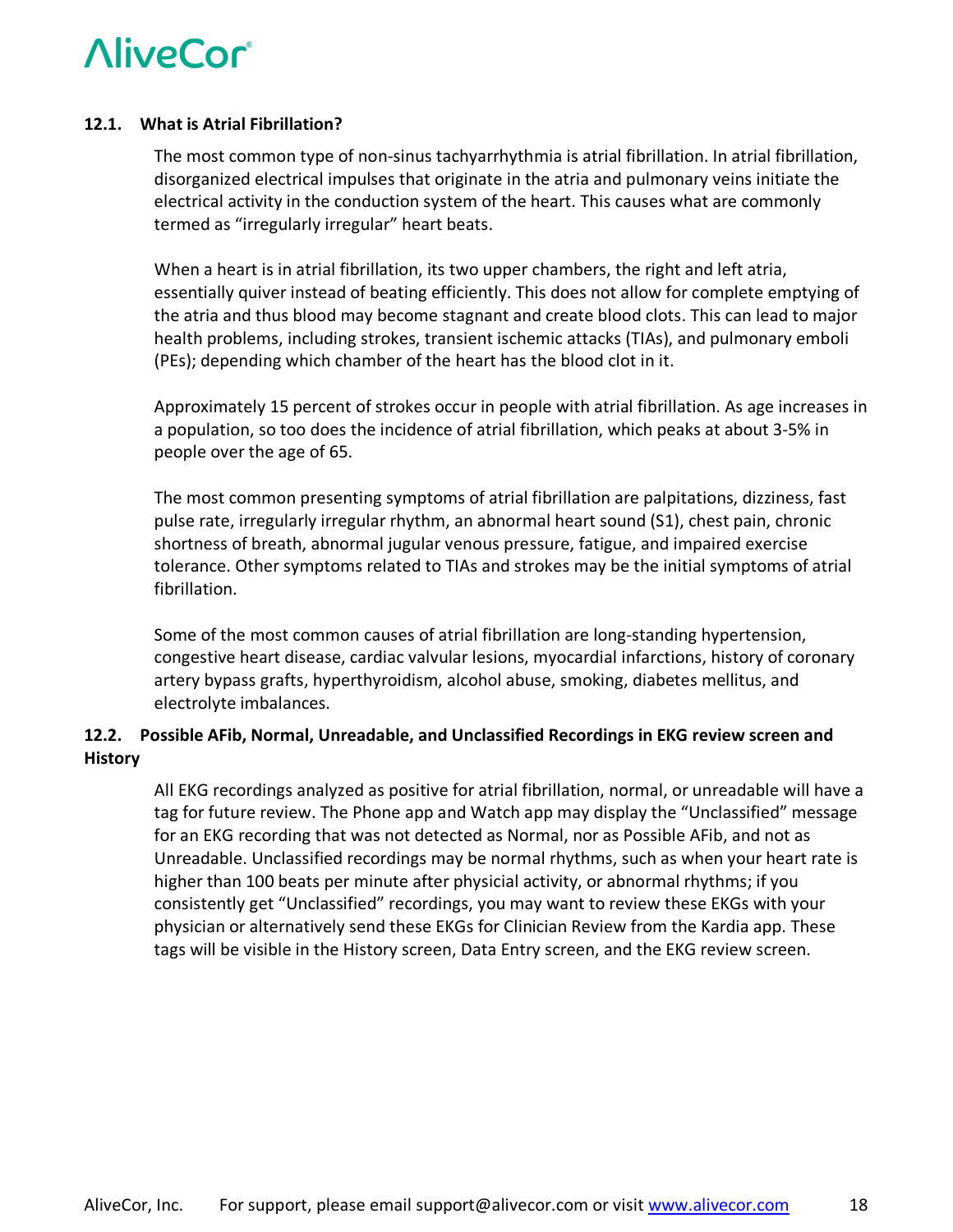#### **12.3. Deactivation of the Unreadable Detector**

#### **The Unreadable detector can be turned on or off in the settings of the Phone app only.**

#### **12.4. Detector Usage**

Kardia Mobile allows users to record EKGs as Lead II or Anterior Precordial Lead. The detectors have been trained and tested on Lead I recordings only. Due to the difference in the waveform from Lead II or Anterior Precordial Lead recordings, detector analysis messages (e.g. "Normal", "Unreadable", etc.) of these recordings may be incorrect and you should not use the results of the detector. Please consult your physician or perform a Clinical Review if you wish to get an analysis of the recorded non-Lead-I EKG.

#### **MEDICATIONS (PHONE APP – IOS ONLY)**

You may track your medications with the Phone app. To access and edit the medications:

- Open the Phone app and scroll down to Medication; tap "Get started". You may edit your medications or select those taken that day.
- Tap on "Edit your medications" to go to your Medications List. Here you may add new medications or delete existing medications.
- On the Medication Logging page you may mark a medication as taken by tapping on the medication and then hitting "Save" in the upper right corner.
- Alternatively, tap the medication push notification that is sent to you by default at 9:00am every day. You may then edit your medications or select those taken that day.
- You may select a medication more than once per day by tapping "Log medication" on the home screen and tapping the specific medication again. The number to the right of the medication will update.
- To add or edit medication reminders go to Menu > Settings from the home screen and scroll down to "Medication Reminders".

#### **INSIGHTS (FOR IOS) / TRENDS AND ANALYSIS (ANDROID) (PHONE APP ONLY)**

(Premium Feature) This app screen displays and graphs your data over time. The graphed data includes your EKGs, EKG results, heart rate, symptoms and medications (iOS only). To access it, tap the labeled button at the bottom of the home screen.

#### **15. HEALTH APP AND GOOGLE FIT INTEGRATION**

The Phone app is integrated with the Apple Health and Google Fit apps. Apple Health app access is required for use of the SmartRhythm features for the Apple Watch. Additionally, information about your activities and vitals helps us provide you with a monthly Personal Report (Premium). You have the option of turning off the integration within the Apple Health and Google Fit apps; however, doing so will limit the information available in your Personal Report and prohibit use of SmartRhythm monitoring. The Phone app shares the following information with the Apple Health and Google Fit app:

• Heart Rate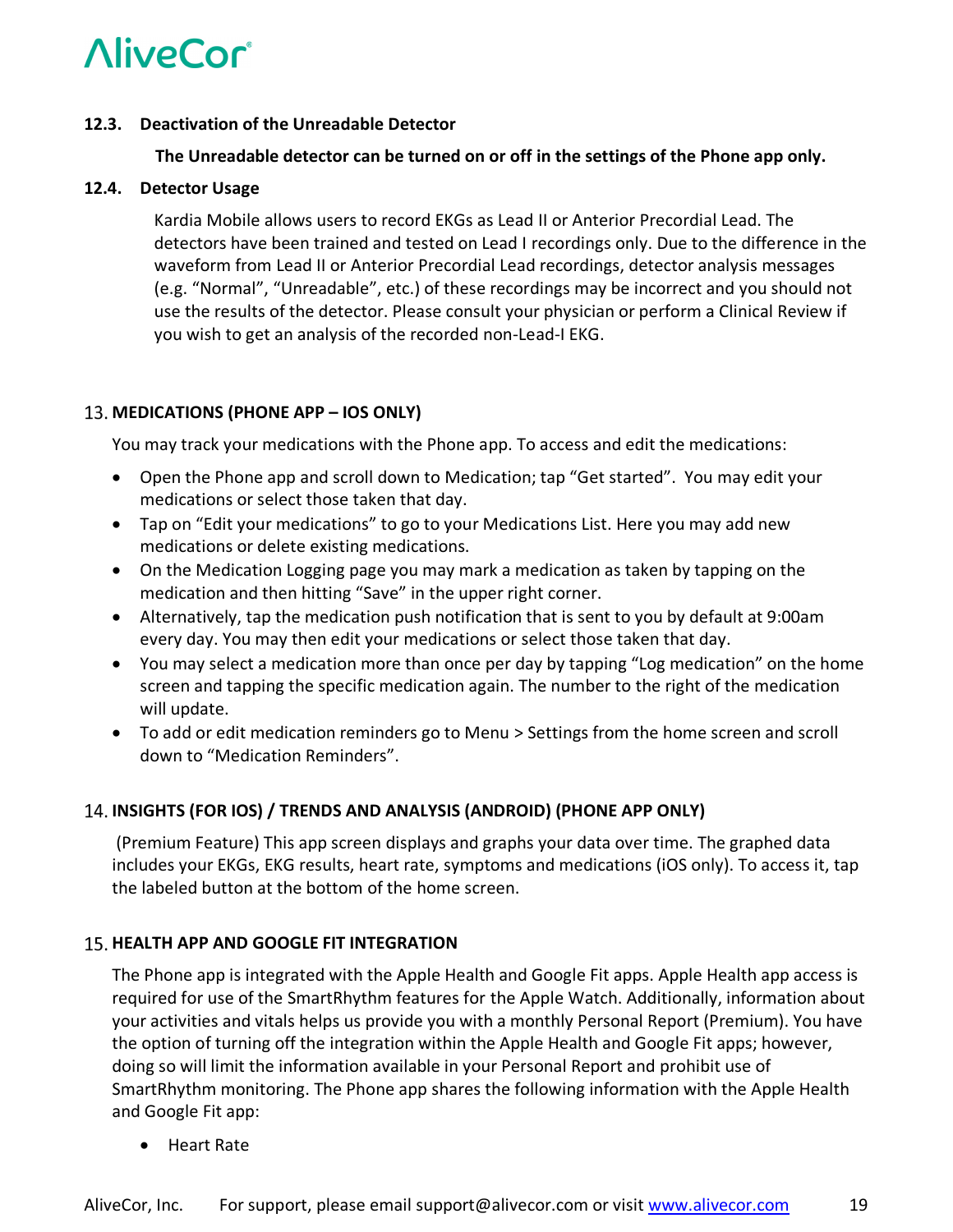- Height
- Weight
- Blood Pressure

The Phone app collects the following pieces of information from the Apple Health and Google Fit apps:

- Active Energy
- Blood Glucose
- Diastolic Blood Pressure
- Flights Climbed
- Heart Rate
- Height
- Oxygen Saturation
- Resting Energy
- Sleep Analysis
- Steps
- Systolic Blood Pressure
- Walking + Running Distance
- Weight
- Workouts

#### **16. REFERRAL CODE**

If you were prescribed Kardia by your doctor or through a cardiac monitoring service, you should have received a 12-character referral code. The code may be entered during account creation or may be entered by tapping the shield icon located at the top right of the Home screen on the Phone app. Once a valid code has been entered, EKGs taken by you will be shared with the cardiac monitoring service. To see if you are sharing EKGs with a cardiac monitoring service, tap the shield icon located at the top right of the Home screen.

NOTE: Some users with a referral code to a cardiac monitoring service do not have access to the Clinician Review feature described in section 11 on page 15.

#### **BLOOD PRESSURE**

AliveCor has a partnership with Omron that allows you to upload blood pressure readings directly into the Phone app.

Pair your Omron blood pressure monitor\* to the Phone app:

- 1. From the Home screen, scroll to Blood Pressure and tap "Get started".
- 2. Turn on the blood pressure monitor.
- 3. On the blood pressure monitor, press and hold the Transfer or Clock button until you see a flashing "P" or "o".
- 4. Tap the Pair now button in the Phone app to begin pairing.

NOTE: If you experience an error, repeat the above steps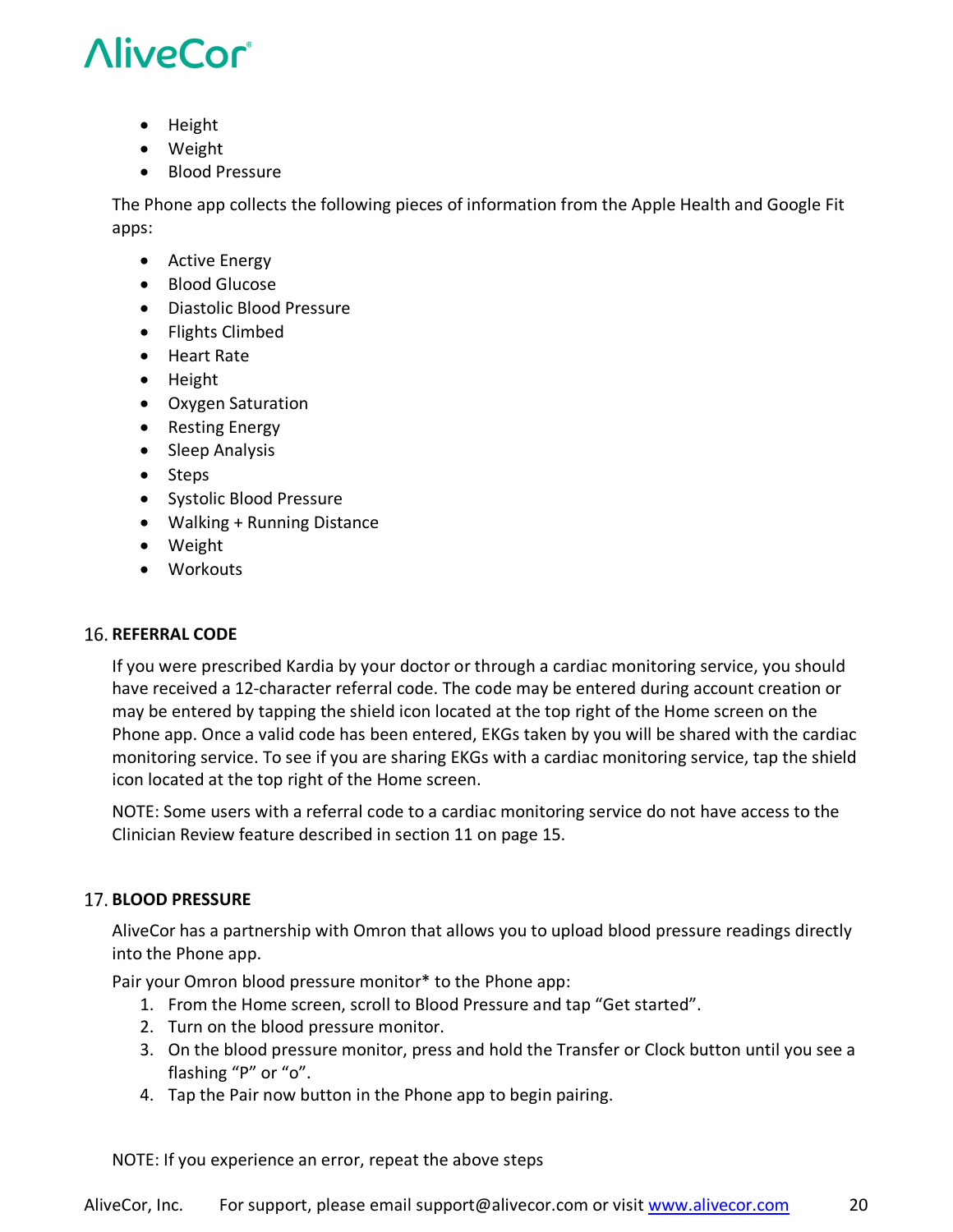

Upload your blood pressure readings into the Phone app:

- 1. From the Home screen, tap Blood Pressure.
- 2. After taking a recording, with the results displayed on the monitor's screen, tap the Transfer recording button in the Phone app.

NOTE: \*Only Omron blood pressure monitors that are compatible with the Apple iPhone may be compatible with the Phone app. Check with Omron for more information.

Connect to Google Fit (Android Only)

- 1. From the Home screen, tap Blood Pressure.
- 2. Tap the Learn more button and tap Next on the next screen.
- 3. Tap the Connect to Google Fit button.

Manual entry (Android Only)

- 1. From the Home screen, tap Blood Pressure.
- 2. By default, the systolic value is set at 120 and the diastolic value is set at 80. Tap the + and buttons to change the values.
- 3. Tap the Submit button to record the blood pressure measurements.

#### 18. WEIGHT

You may track your weight over time in the Phone app. You have the option to enter your weight manually or the Phone app or to enable the Kardia app to pull your weight data from the Apple Health or Google Fit apps.

To connect to Apple Health or Google Fit:

- 1. From the Home screen, tap Weight.
	- 2. Tap the Learn more button and tap Next on the next screen.
	- 3. Tap the Connect to Google Fit or Connect to Health button.

To enter manually:

- 1. From the Home screen, tap Weight.
- 2. Scroll the scale gradations to the left or right to set the correct weight. Use the + or  $$ buttons to add or subtract 0.1 lbs.
- 3. Tap the Submit button to record the weight.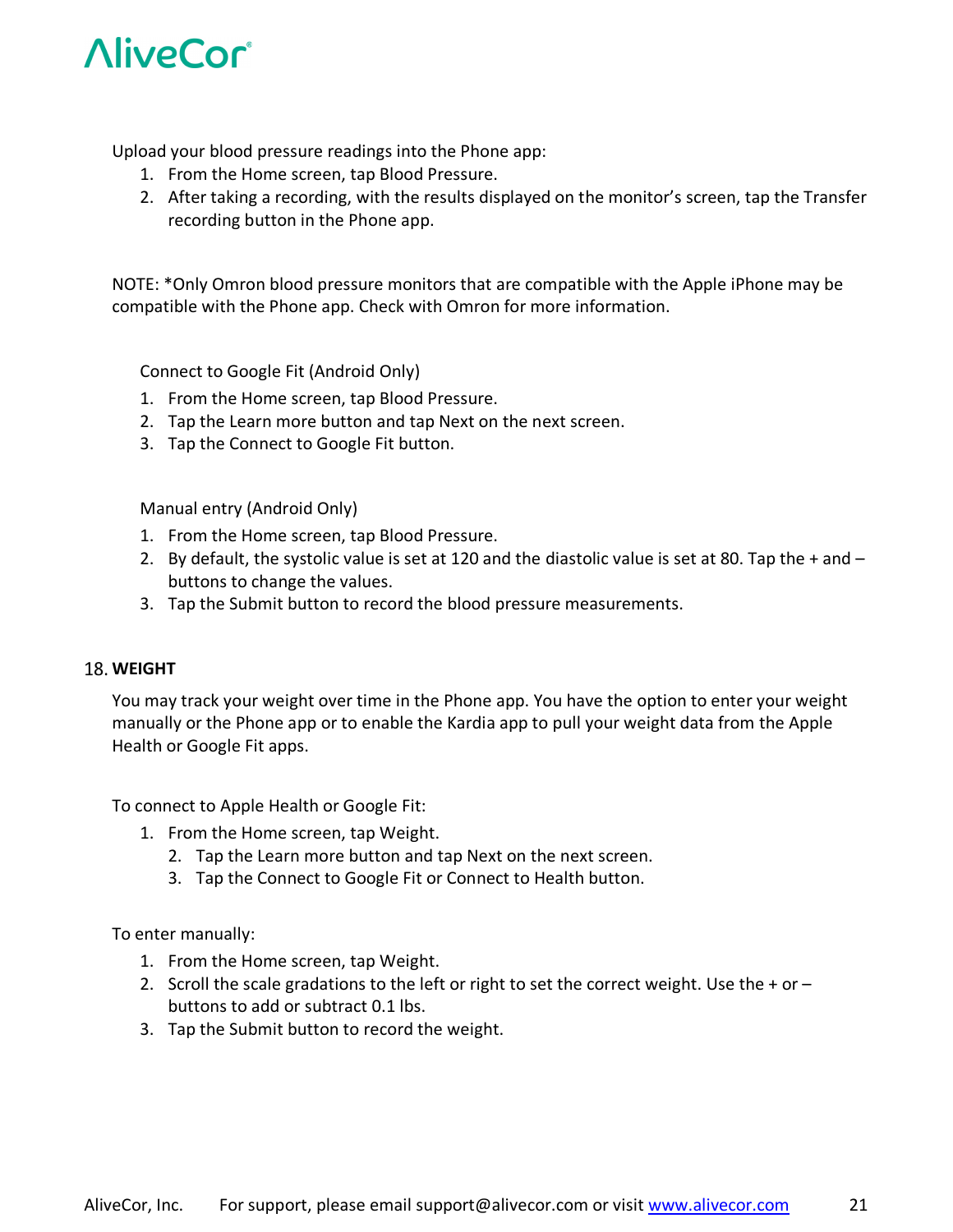The Body Mass Index (BMI) value is calculated using a person's weight and height. Although BMI does not measure body fat directly, research has shown that BMI is moderately correlated with other body fat measurement techniques. The BMI categories are derived from the BMI value (see the CDC website at https://www.cdc.gov/healthyweight/assessing/bmi/index.html). To view the weight and BMI results, go to the History screen and tap Weight.

#### **PERSONAL REPORT**

The Personal Report (Premium feature) is a monthly report that displays associations between your Kardia data and your activity data. The Personal Report provides you with analysis and insights to help you care for your heart. The report becomes more illustrative as you share more of your activity data through the Apple Health app.

#### **ACCESSING HELP**

Learn more about using your Kardia Mobile by tapping the Menu icon at the top left of the Home screen. Tap "Support" to see all the options available.

- **Tutorials.** Review these tutorials to learn about to navigate all the features of the app.
	- o Recording an EKG
	- o Alternate Recording Positions
- **Reference.** Access the user manual and provide feedback.
	- o User Manual
	- o Feedback

Learn more about using your KardiaBand by tapping the information icon accessed through the menu in the Watch app (force touch on the Watch app home screen). Instructions for accessing the user manual will appear.

#### **EDITING USER PROFILE (PHONE APP ONLY)**

- Launch the Phone app.
- Tap the Menu icon at the top left of the Home screen.
- Tap "Your Profile".
- User details can be edited.

#### **ACCESSING EDUCATION (PHONE APP ONLY)**

- Launch the Phone app.
- Tap Menu icon at the top left of the Home screen.
- Tap "Heart Education". Users have the ability to learn about:
	- o Cardiac Anatomy
	- o What is an EKG
	- o Arrhythmia Library
	- o External Resources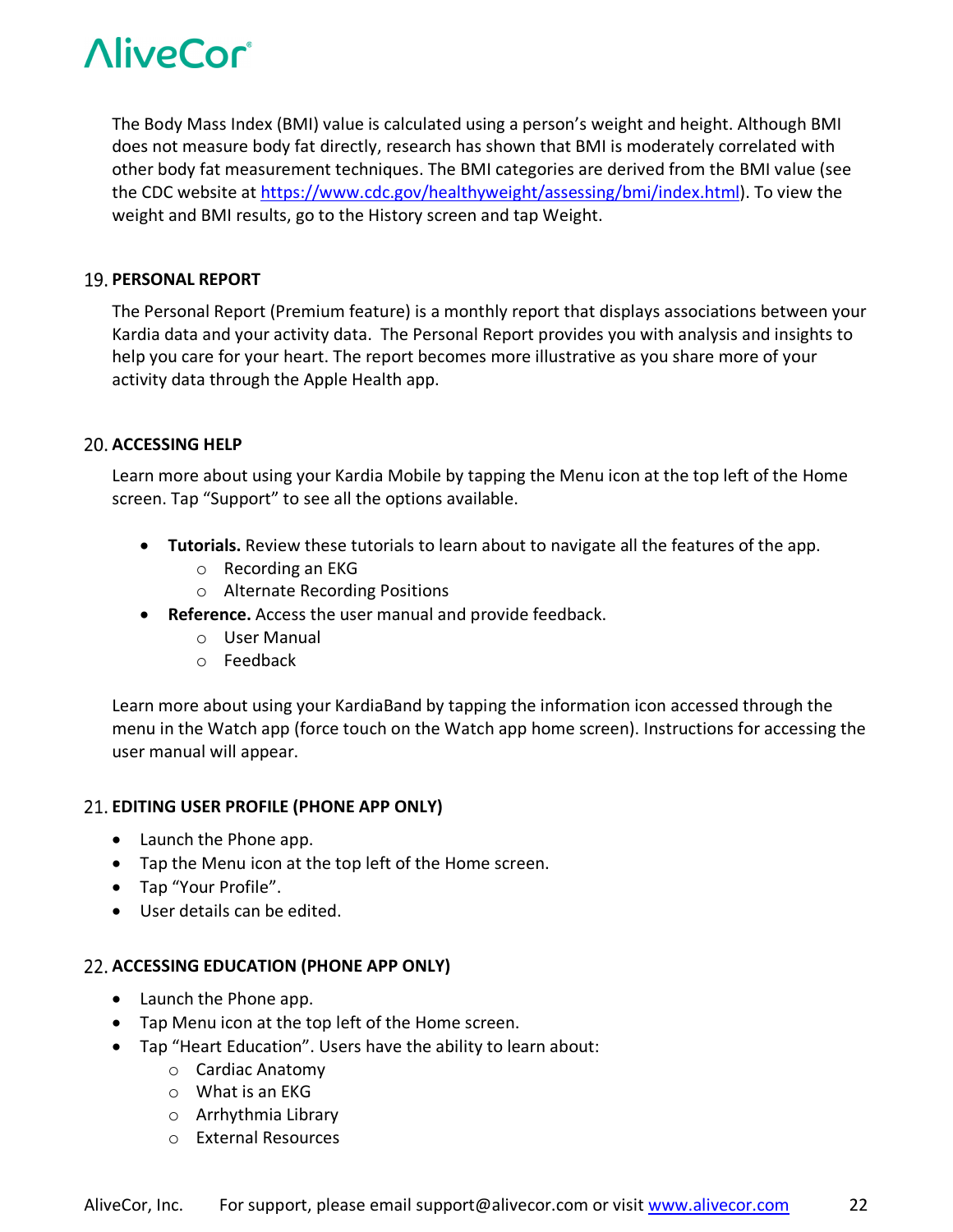

NOTE: The information contained within this section is for educational purposes only. This information has been written and verified by medical professionals.

Do not attempt to use this information to interpret your own EKG. This information is not intended to replace medical advice, please seek professional medical assistance if you are suffering from any medical problem.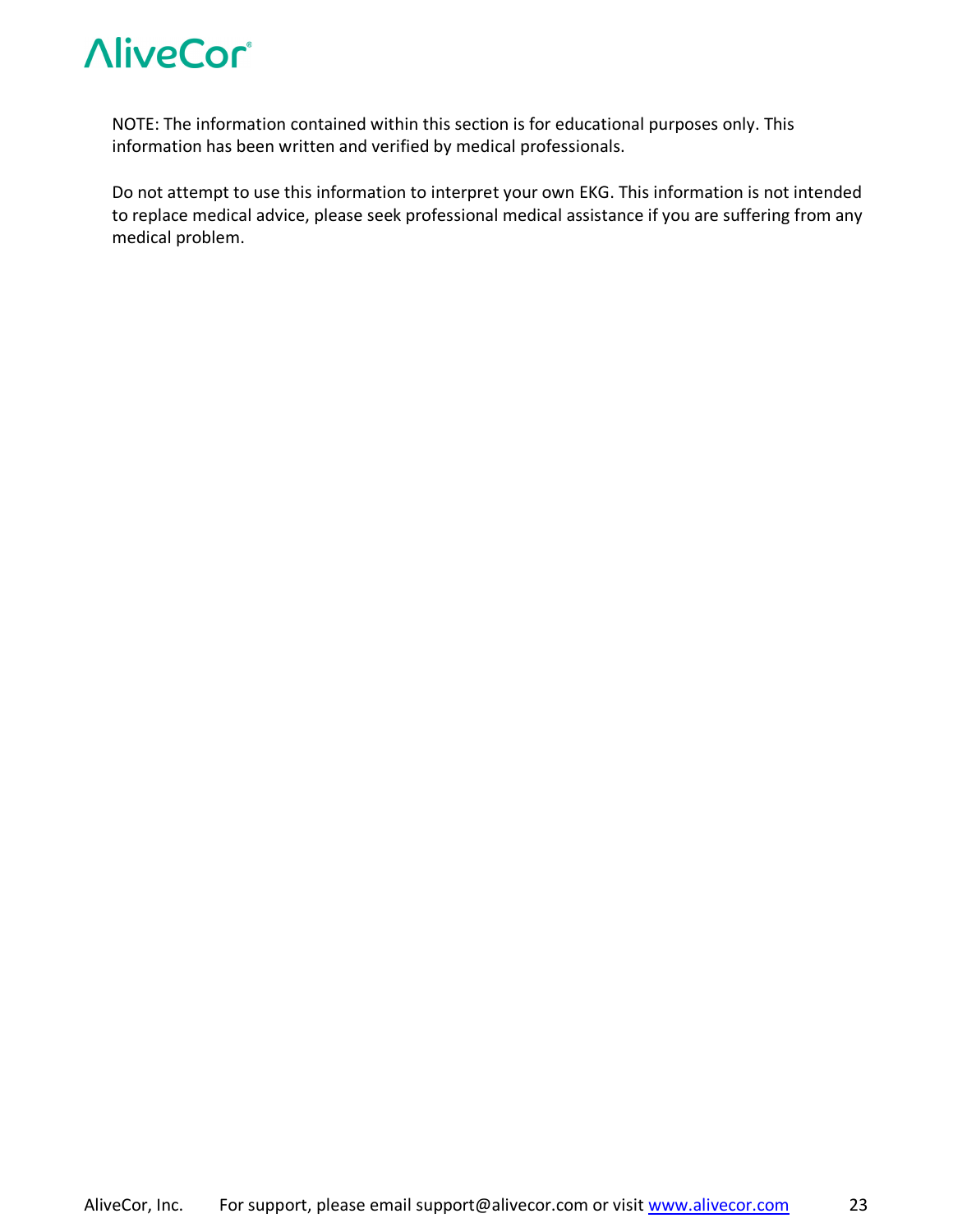#### **23. TROUBLESHOOTING**

| Problem                             | <b>Solution</b>                                                                                                                                                                                                                                                                                    |  |  |
|-------------------------------------|----------------------------------------------------------------------------------------------------------------------------------------------------------------------------------------------------------------------------------------------------------------------------------------------------|--|--|
| My Kardia Mobile is<br>not working. | Ensure that the Phone app has access to the smartphone's microphone. On<br>an Android phone, go into "App Settings". On an iPhone:<br>1. Tap on iPhone "Settings"<br>2. Tap on "Privacy"<br>3. Tap on "Microphone"<br>4. Ensure that "Kardia" is turned on (the background of the slider is green) |  |  |
|                                     | Change the battery                                                                                                                                                                                                                                                                                 |  |  |
|                                     | 1. Expose the battery door at the back of Kardia Mobile:                                                                                                                                                                                                                                           |  |  |
|                                     | a. Remove the case from the smartphone or tablet by pushing the<br>iPhone through the camera cutout, while peeling back Kardia Mobile<br>from this corner.                                                                                                                                         |  |  |
|                                     | <b>OR</b>                                                                                                                                                                                                                                                                                          |  |  |
|                                     | b. Remove Kardia Mobile from the attachment plate:                                                                                                                                                                                                                                                 |  |  |
|                                     | 1. AC-001 - AC-007: Place your thumbs on the electrodes and press<br>down firmly. Turn counterclockwise about 45 degrees to "unlock"<br>Kardia Mobile. Once it's "unlocked", Kardia Mobile can then be<br>lifted out of the plate.                                                                 |  |  |
|                                     | 2. AC-009: Use your thumbs to slide Kardia Mobile toward the<br>open end of the plate.                                                                                                                                                                                                             |  |  |
|                                     | 2. Remove the battery door:                                                                                                                                                                                                                                                                        |  |  |
|                                     | a. AC-001 - AC-007: Use a 1.6mm Phillips screwdriver, press down firmly<br>and turn counterclockwise to remove the screw in the battery door.<br>b. AC-009: Insert a pen, pencil or other similarly shaped object into the<br>cutout next to the battery door to pop the battery door off.         |  |  |
|                                     | 3. Remove the used battery and replace it with a new 3V coin cell battery<br>matched to your model.                                                                                                                                                                                                |  |  |
|                                     | 4. Orient the battery with the positive terminal up, so that you can see the<br>writing. Remove the protective sticker from the battery, as applicable. AC-<br>009: Ensure that the battery slides under the two battery tabs.                                                                     |  |  |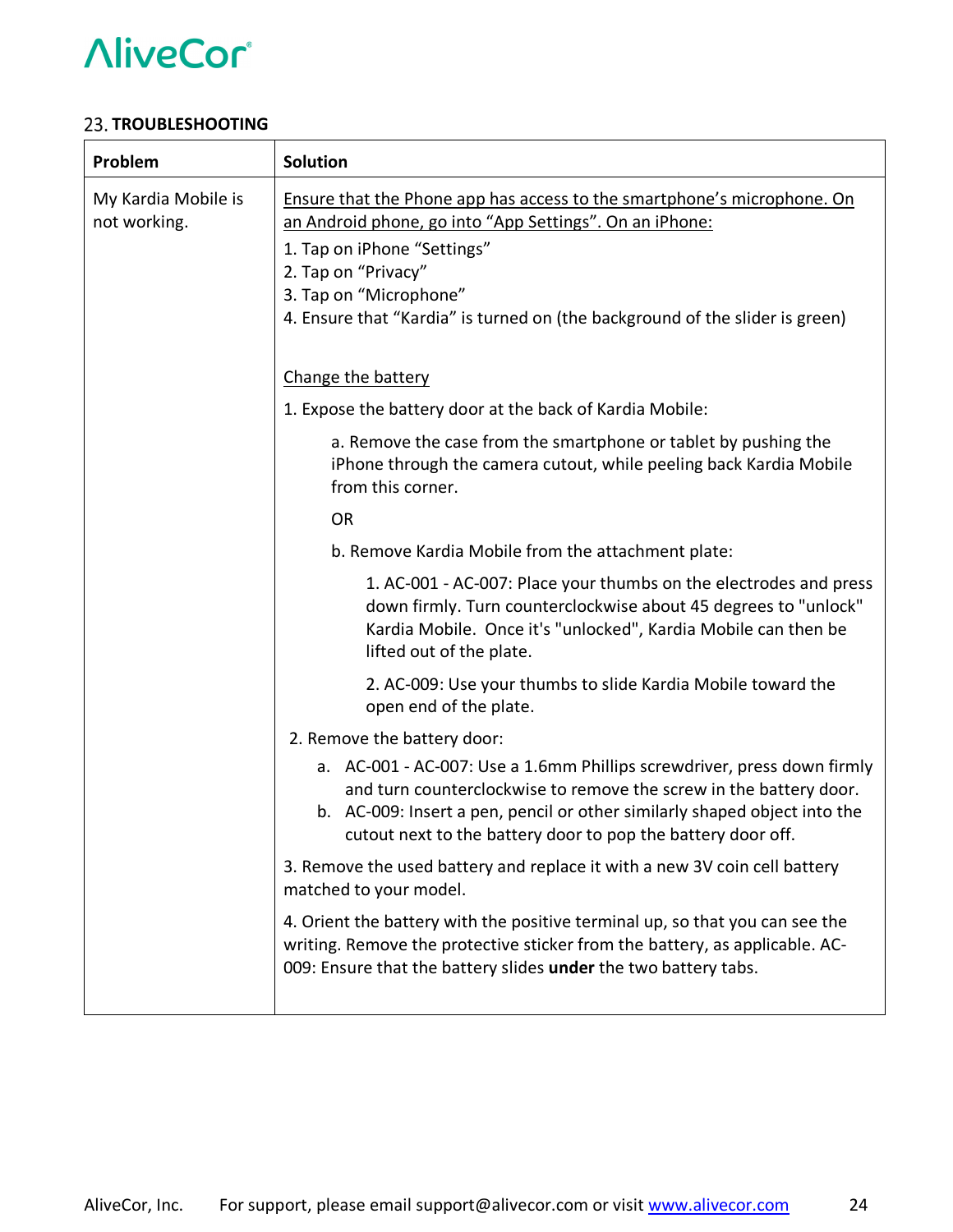| Problem                                                                                     | <b>Solution</b>                                                                                                                                                                                                                                                                                        |  |  |
|---------------------------------------------------------------------------------------------|--------------------------------------------------------------------------------------------------------------------------------------------------------------------------------------------------------------------------------------------------------------------------------------------------------|--|--|
| My KardiaBand is not<br>working.                                                            | Ensure that the Watch app has access to the watch's microphone:<br>1. On the iOS smartphone, tap the "Settings" app.<br>2. Scroll down the screen until you see Kardia and tap it.<br>3. Tap the "Microphone" toggle.<br>4. Ensure that "Kardia" is turned on (the background of the slider is green). |  |  |
|                                                                                             | Check for obstructions<br>Ensure that the watch microphone is unobstructed. In the event an<br>obstruction exists, consult your watch user manual.                                                                                                                                                     |  |  |
|                                                                                             | Change the battery<br>1. Gently pull the watchband and gently push the KardiaBand sensor from the<br>groove of the watchband.                                                                                                                                                                          |  |  |
|                                                                                             | 2. Remove the battery door. Use a Torx T3 screwdriver, press down firmly and<br>turn counterclockwise to remove the screw in the battery door. Repeat for<br>the remaining screws.                                                                                                                     |  |  |
|                                                                                             | 3. Remove the used battery and replace it with a new 3V CR1620 coin cell<br>battery.                                                                                                                                                                                                                   |  |  |
|                                                                                             | 4. Orient the battery with the positive terminal up, so that you can see the<br>writing. Remove the protective sticker from the battery, as applicable.                                                                                                                                                |  |  |
|                                                                                             | 5. Replace the battery door; note that the battery door only fits in one<br>orientation and you may need to rotate the door to achieve the correct fit.                                                                                                                                                |  |  |
|                                                                                             | 6. Replace the four screws and hand-tighten with the Torx T3 screwdriver.                                                                                                                                                                                                                              |  |  |
| My Apple Watch face<br>goes black when<br>recording an EKG with<br>my KardiaBand<br>System. | Ensure that the Apple Watch wake screen is set to 70 seconds.<br>1. In the Watch app on your iPhone, scroll to and tap on "General".<br>2. Scroll down and tap on "Wake Screen".<br>3. In the "On Tap" section, select the "Wake for 70 seconds" option.                                               |  |  |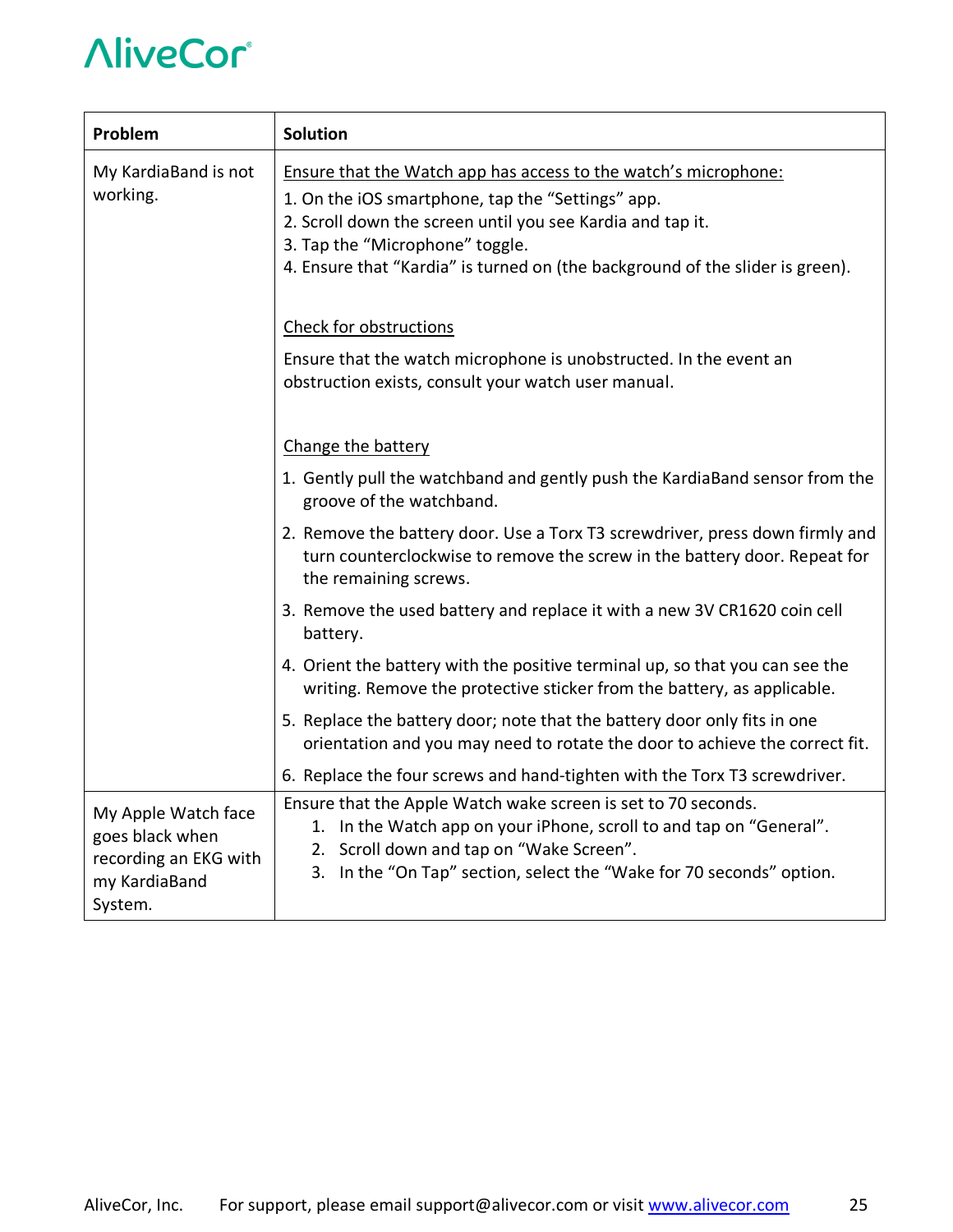| Problem                                                                                               | <b>Solution</b>                                                                                                                                                                                                                                                                    |  |  |  |
|-------------------------------------------------------------------------------------------------------|------------------------------------------------------------------------------------------------------------------------------------------------------------------------------------------------------------------------------------------------------------------------------------|--|--|--|
| I have a lot of artifact,<br>noise, interference, or                                                  | Try the following tips for acquiring the best quality EKG recording:<br>• Ensure that the "Enhanced Filter" is on.                                                                                                                                                                 |  |  |  |
| see "No EKG" in my<br>recording                                                                       | • Clean the electrodes on Kardia Mobile with an alcohol-based sanitizer.                                                                                                                                                                                                           |  |  |  |
|                                                                                                       | • If hands are very dry, use a water-based lotion before recording.                                                                                                                                                                                                                |  |  |  |
|                                                                                                       | • When recording from the hands, relax the arms and hands to reduce<br>muscle noise. Rest the forearms and hands on a flat surface and let Kardia<br>Mobile rest on the hands. Do not squeeze Kardia Mobile.                                                                       |  |  |  |
|                                                                                                       | • Ensure that your smartphone or tablet is not charging/syncing and you are<br>not using headphones with your smartphone or tablet during the<br>recording.                                                                                                                        |  |  |  |
|                                                                                                       | • Make sure that both the smartphone or tablet and the user remain still<br>during EKG recordings. Movement during recordings will cause noise in the<br>tracing.                                                                                                                  |  |  |  |
|                                                                                                       | Make sure Mains Filter is set appropriately for your geographical location.<br>This can be adjusted under the Phone app Settings.                                                                                                                                                  |  |  |  |
| The EKG rhythms<br>appear upside down                                                                 | To invert a recording on your smartphone or tablet, see "Invert the EKG<br>recording" under "Recording Adjustments" in Section 8.1.1.                                                                                                                                              |  |  |  |
| I forgot my password<br>and I'm unable to<br>reset it                                                 | If you forget your password, tap on the "Forgot Password" link in the Phone<br>app login screen. We'll send a link and further instructions to the email<br>address that you used to set up and access Kardia.                                                                     |  |  |  |
|                                                                                                       | Follow the reset instructions in the email. Note, the reset link contained in the<br>email is only active for a short while.                                                                                                                                                       |  |  |  |
| The PDF Report looks<br>slightly different on<br>the Web and in my<br>App                             | There is a 2.5 millisecond (thousandth of a second) difference in where the<br>PDF starts for the Web Application and the Mobile Application. There is no<br>difference in the recording and it will not impact how your EKG is interpreted.                                       |  |  |  |
| My personal<br>information (name,<br>DOB, etc.) disappears<br>when I'm trying to<br>create an account | If you navigate backwards when creating your account, the personal<br>information you entered on the previous page is deleted and will have to be<br>re-entered.                                                                                                                   |  |  |  |
| The HUD symbol is<br>covered up when I<br>rotate my phone                                             | The heads up display (HUD) symbol can sometimes be partially obstructed<br>when you rotate your phone while it's busy. This isn't a concern; the HUD<br>symbol is just letting you know that the app is working. This doesn't impact<br>your recording or any of your information. |  |  |  |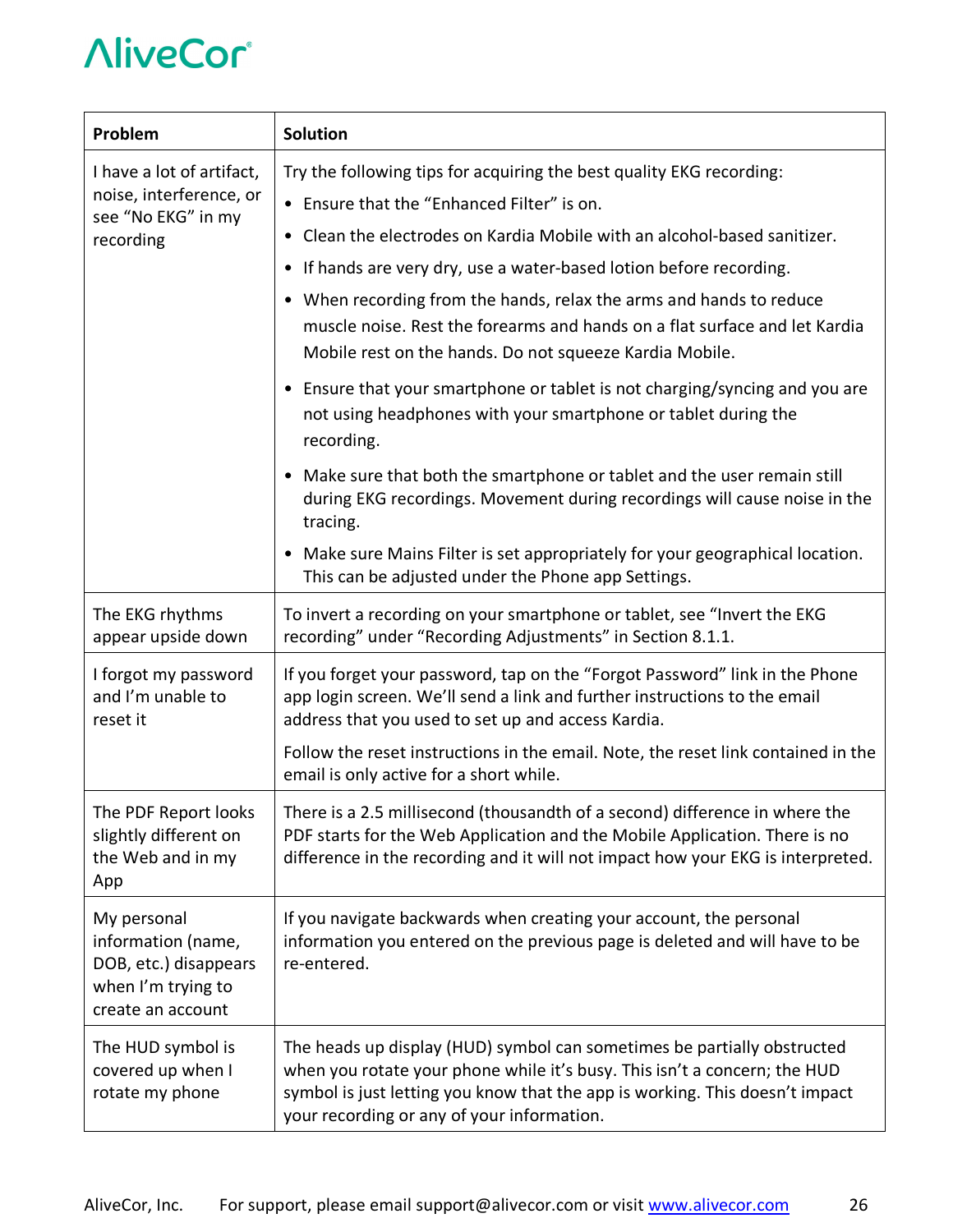| Problem                                               | <b>Solution</b>                                                                                                                                                                                                                                                                            |
|-------------------------------------------------------|--------------------------------------------------------------------------------------------------------------------------------------------------------------------------------------------------------------------------------------------------------------------------------------------|
| I see large spikes at<br>the start of my<br>recording | Large amounts of noise/artifact can be seen for the first few milliseconds of a<br>recording when the Enhanced Filter is looking for your heartbeat. This is very<br>rare and only lasts until your first heartbeat is seen in the app; this doesn't<br>affect the rest of your recording. |
| I can't see my age in<br>the PDF report               | If your first and last names are longer than 35 characters combined, your age<br>may be covered due to size restrictions in the PDF report. Please consider<br>using initials for your first or last name in order to ensure your age is visible.                                          |
| My credit card isn't<br>being accepted                | In rare occasions, the error message indicating that your credit card is<br>incorrect or invalid is automatically cleared by rotating the phone from<br>portrait to landscape or vice versa. Please ensure that your credit card<br>information is valid before processing payments.       |
| I need a printed<br>version of the manual             | Contact support@alivecor.com for a printed copy of this manual.                                                                                                                                                                                                                            |
| Is the manual<br>available in another<br>language?    | This manual is available in English, Dutch, French, German, Italian, Spanish<br>and Norwegian.                                                                                                                                                                                             |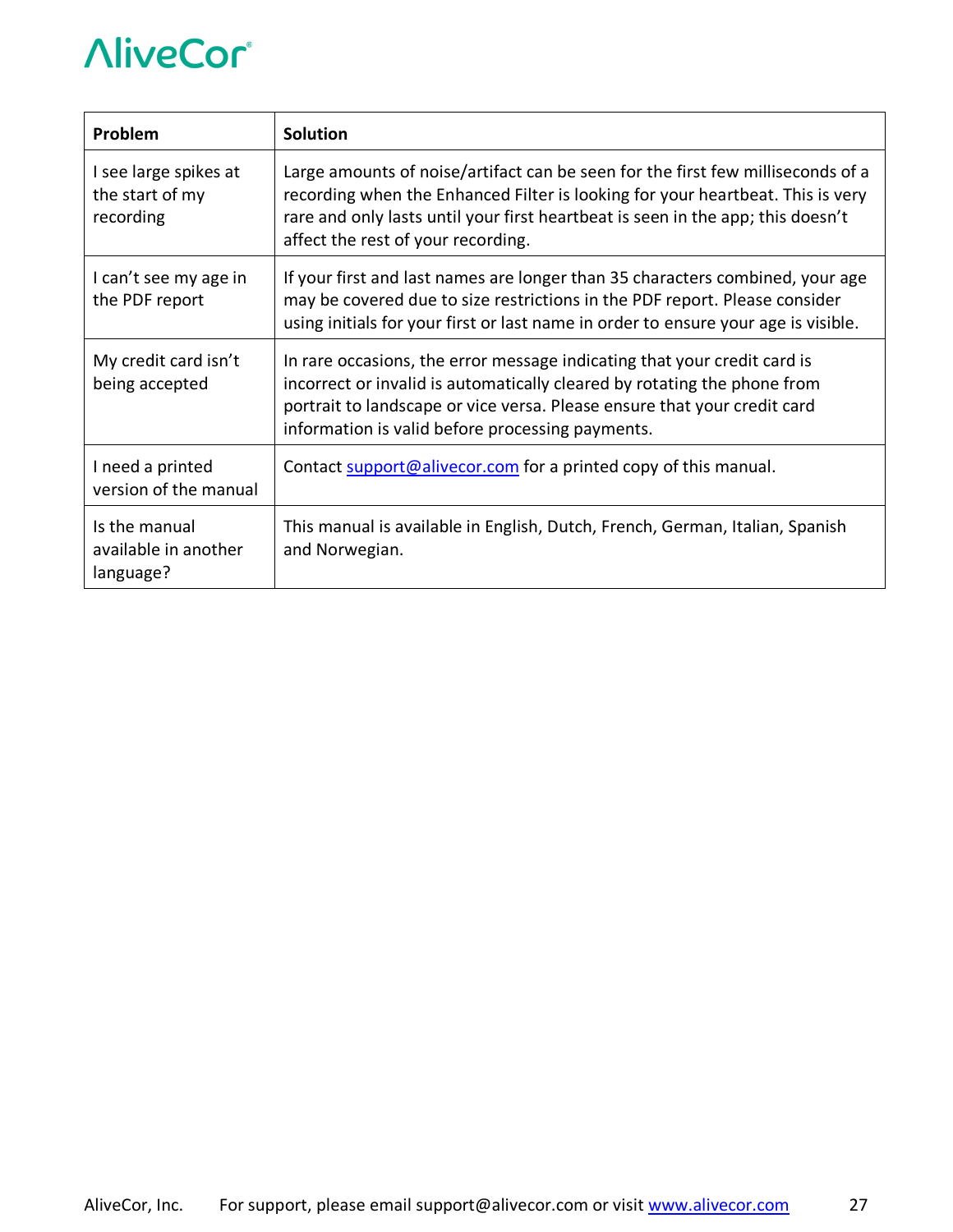#### **24. KARDIA DEVICE SPECIFICATIONS**

#### **Performance Characteristics**

| <b>Circuitry</b>                                                                             |                                                            |
|----------------------------------------------------------------------------------------------|------------------------------------------------------------|
|                                                                                              |                                                            |
|                                                                                              |                                                            |
|                                                                                              |                                                            |
|                                                                                              |                                                            |
|                                                                                              |                                                            |
|                                                                                              |                                                            |
|                                                                                              |                                                            |
| Output                                                                                       |                                                            |
|                                                                                              |                                                            |
|                                                                                              |                                                            |
|                                                                                              |                                                            |
| <b>Power Requirements</b>                                                                    |                                                            |
|                                                                                              |                                                            |
|                                                                                              |                                                            |
|                                                                                              |                                                            |
|                                                                                              |                                                            |
|                                                                                              |                                                            |
| Battery life (Kardia Mobile)  min. 200 Hours Operational Time, 12 months typical use         |                                                            |
| Battery life (KardiaBand)  min. 90 Hours Operational Time, 2 years typical use               |                                                            |
| <b>Physical Characteristics</b>                                                              |                                                            |
|                                                                                              |                                                            |
|                                                                                              |                                                            |
| AC-004 & AC-007-15-A (for iPhone 5/5s) 33 grams 126 x 62 x 11 mm 10cm <sup>2</sup> Electrode |                                                            |
| AC-004 & AC-007-UA-A (w/Attachment Plate) 28 grams                                           | 89 x 48 x 9 mm 10cm <sup>2</sup> Electrode                 |
|                                                                                              | 82 x 32 x 3.5 mm 9 cm <sup>2</sup> Electrode               |
|                                                                                              | 82 x 32 x 3.5 mm 9 cm <sup>2</sup> Electrode               |
|                                                                                              | $2.1 \times 2.0 \times 0.8$ cm 3 cm <sup>2</sup> Electrode |
| <b>Environmental Specifications</b>                                                          |                                                            |
|                                                                                              |                                                            |
|                                                                                              |                                                            |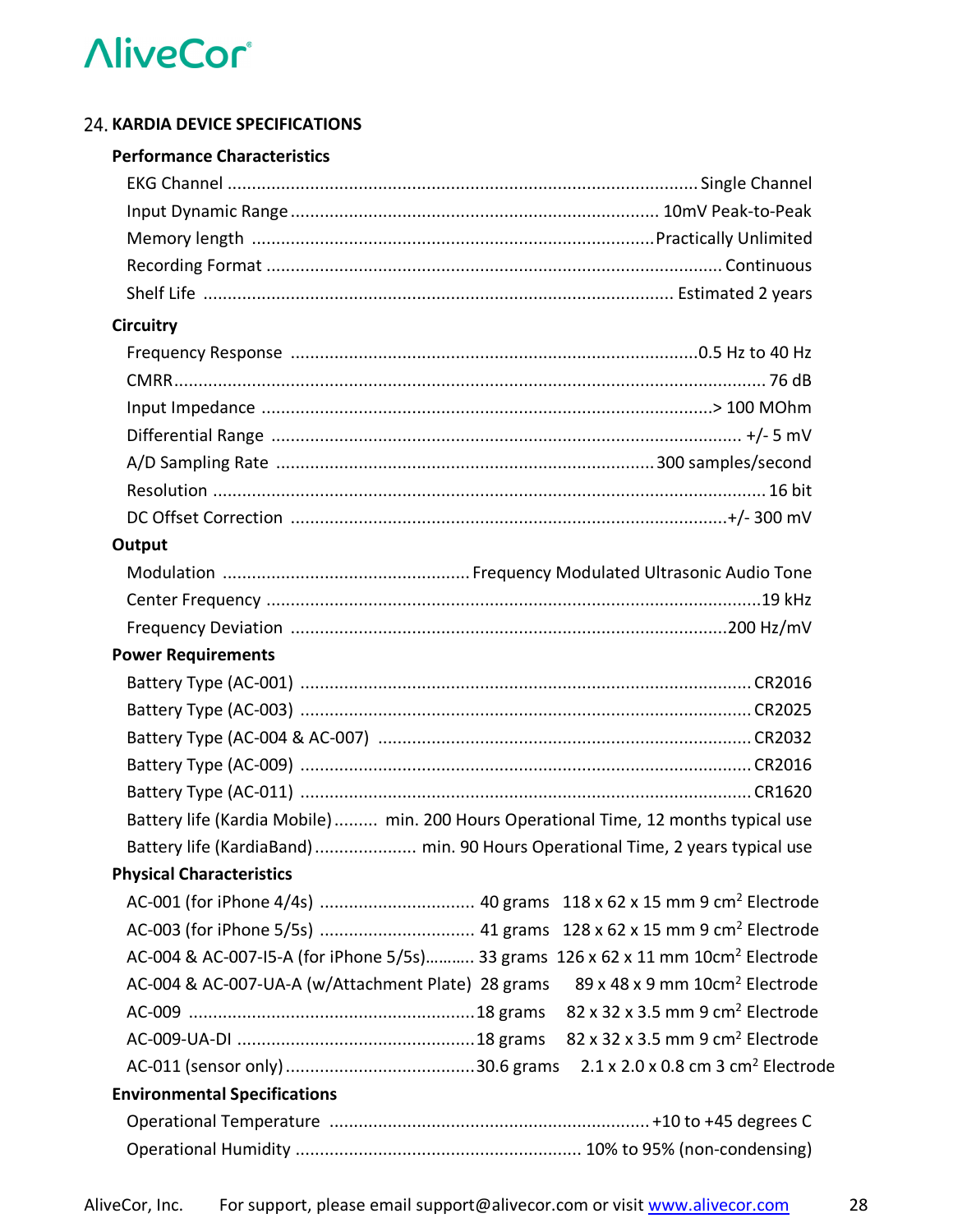| Operational Altitude based on your smartphone, smartwatch, or tablet specification |  |
|------------------------------------------------------------------------------------|--|
|                                                                                    |  |
|                                                                                    |  |

Ingress Protection Marking. KardiaBand is IP64 rated, meaning that it is splash resistant but that submerging it in water is not recommended. KardiaBand is compliant with standard IEC60601-1- 11:2015.

Expected Service Life. The expected service life is 2 years for KardiaBand.

Warm up time. Warm up time is not required for Kardia Mobile or for KardiaBand for their intended uses.

#### **User Interface**

Two stainless-steel electrodes are exposed on the back of Kardia Mobile. These electrodes make contact with the user's skin. For the KardiaBand, two stainless-steel electrodes are exposed on the front and back of the KardiaBand. These electrodes make contact with the user's skin.

The KardiaBand sensor may be removed and inserted from the band strap a maximum of 50 times without performance degradation.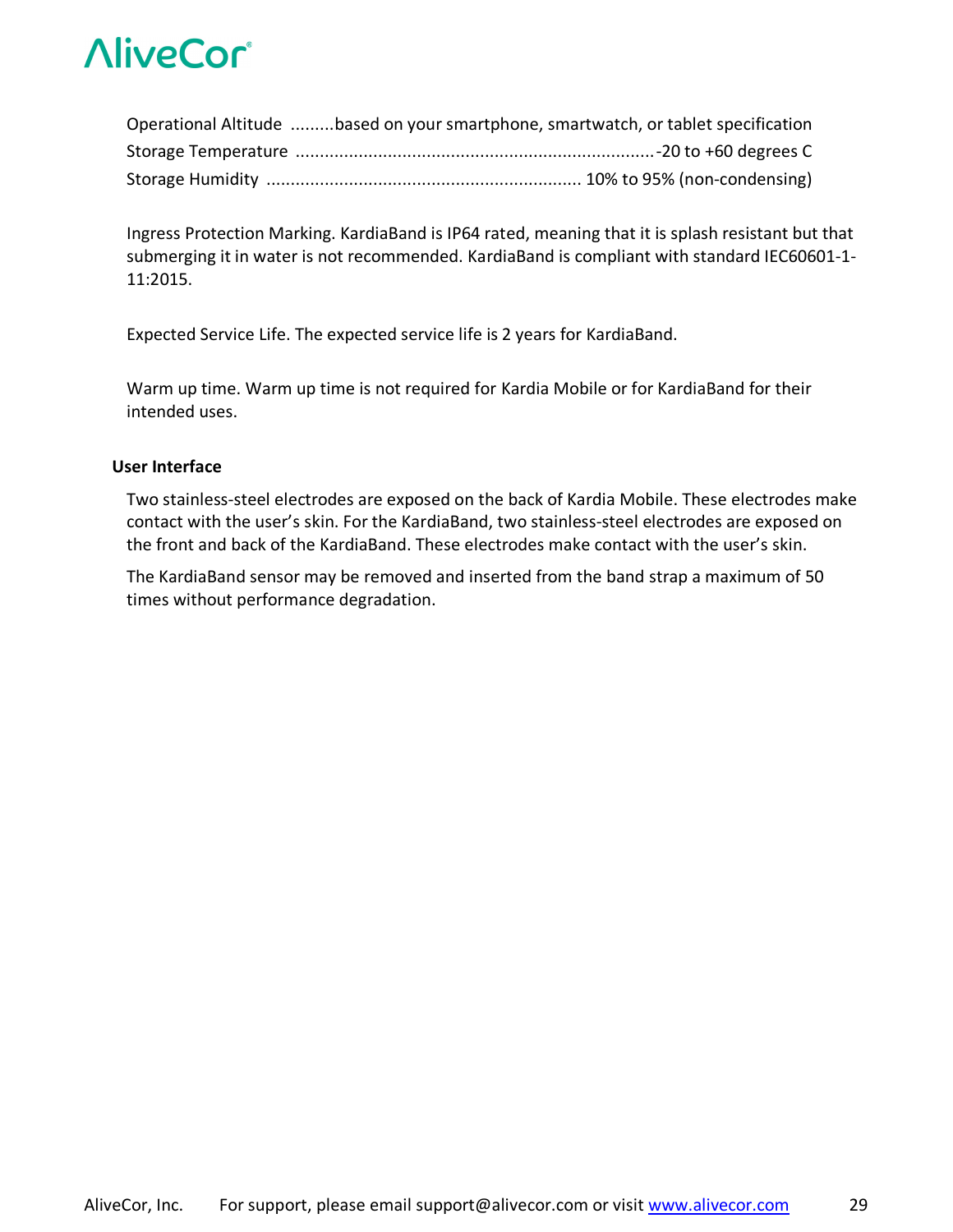#### **EUROPEAN AUTHORIZED REPRESENTATIVE**

Obelis SA BD General Wahis 53 1030, Brussels Belgium Tel: +(32) 2. 732.59.54 Fax: +(32) 2.732.60.03 E-Mail: mail@obelis.net

#### **26. ALIVECOR CONTACT INFORMATION**

AliveCor, Inc. 444 Castro Street, Suite 600 Mountain View, CA 94041 United States www.alivecor.com

AliveCor, Ltd. Herschel House 58 Herschel Street Slough SL1 1PG United Kingdom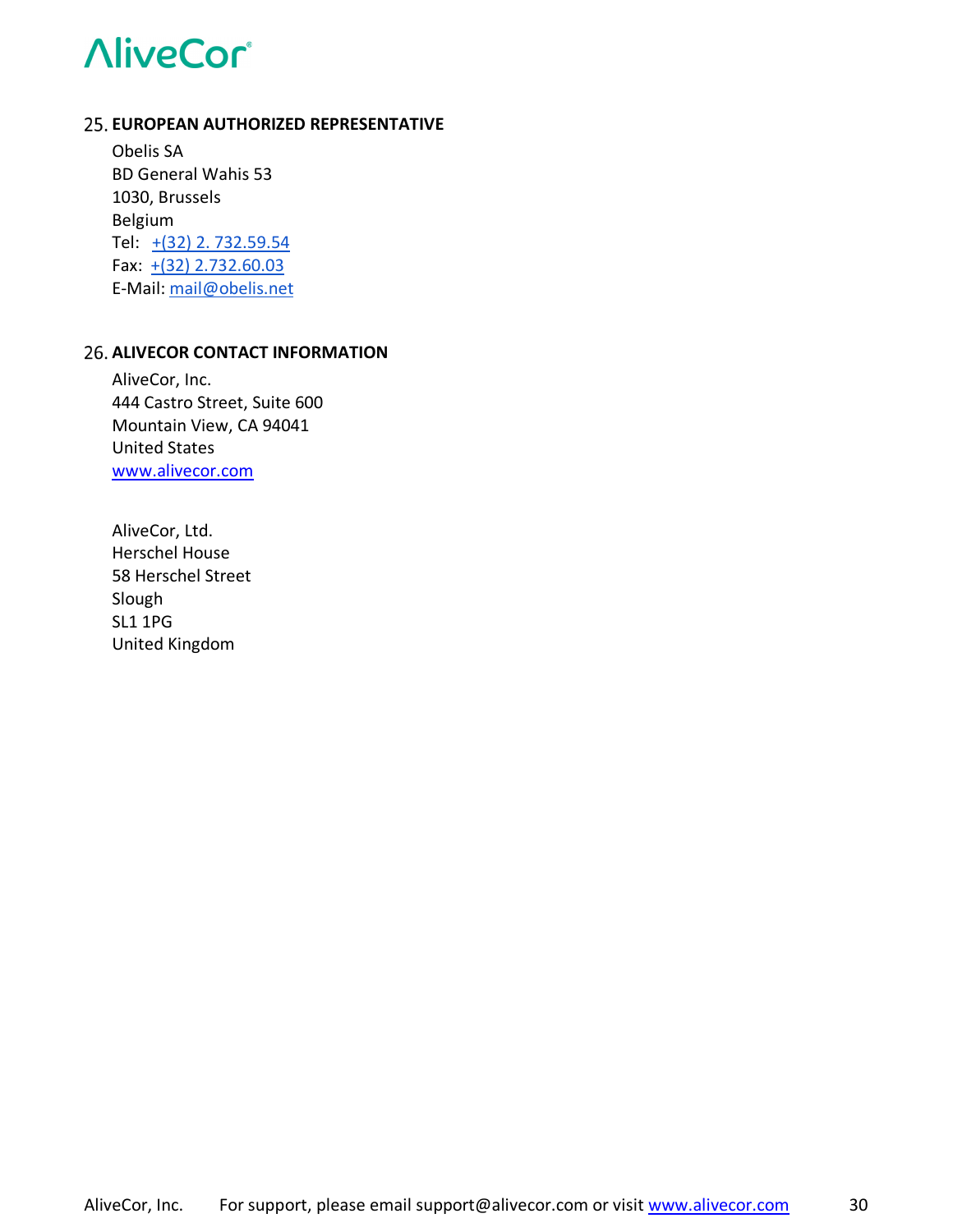#### **ELECTRICAL SAFETY**

#### **27.1. KARDIA MOBILE ELECTRICAL SAFETY**

| Guidance and manufacturer's declaration - electromagnetic emissions                                                                                                                      |         |                                                                                                                      |  |  |
|------------------------------------------------------------------------------------------------------------------------------------------------------------------------------------------|---------|----------------------------------------------------------------------------------------------------------------------|--|--|
| Kardia Mobile is intended for use in the electromagnetic environment specified below. The customer or the user of<br>Kardia Mobile should assure that it is used in such an environment. |         |                                                                                                                      |  |  |
|                                                                                                                                                                                          |         |                                                                                                                      |  |  |
| <b>Emissions test</b><br>Electromagnetic environment - guidance<br>Compliance                                                                                                            |         |                                                                                                                      |  |  |
| RF emissions                                                                                                                                                                             | Group 1 | Kardia Mobile uses RF energy only for its internal function.                                                         |  |  |
| CISPR <sub>11</sub>                                                                                                                                                                      |         | Therefore, RF emissions are very low and are not likely to                                                           |  |  |
|                                                                                                                                                                                          |         | cause any interference in nearby electronic equipment.                                                               |  |  |
| <b>RF</b> emissions<br>Class B<br><b>CISPR 11</b>                                                                                                                                        |         |                                                                                                                      |  |  |
|                                                                                                                                                                                          |         | Kardia Mobile is suitable for use in all establishments other                                                        |  |  |
| Harmonic emissions                                                                                                                                                                       | N/A     | than domestic and those directly connected to the public<br>low-voltage power supply network that supplies buildings |  |  |
| IEC 61000-3-2                                                                                                                                                                            |         |                                                                                                                      |  |  |
| Voltage fluctuations /                                                                                                                                                                   |         |                                                                                                                      |  |  |
| flicker emissions                                                                                                                                                                        | N/A     | used for domestic purposes.                                                                                          |  |  |
| IEC 61000-3-3                                                                                                                                                                            |         |                                                                                                                      |  |  |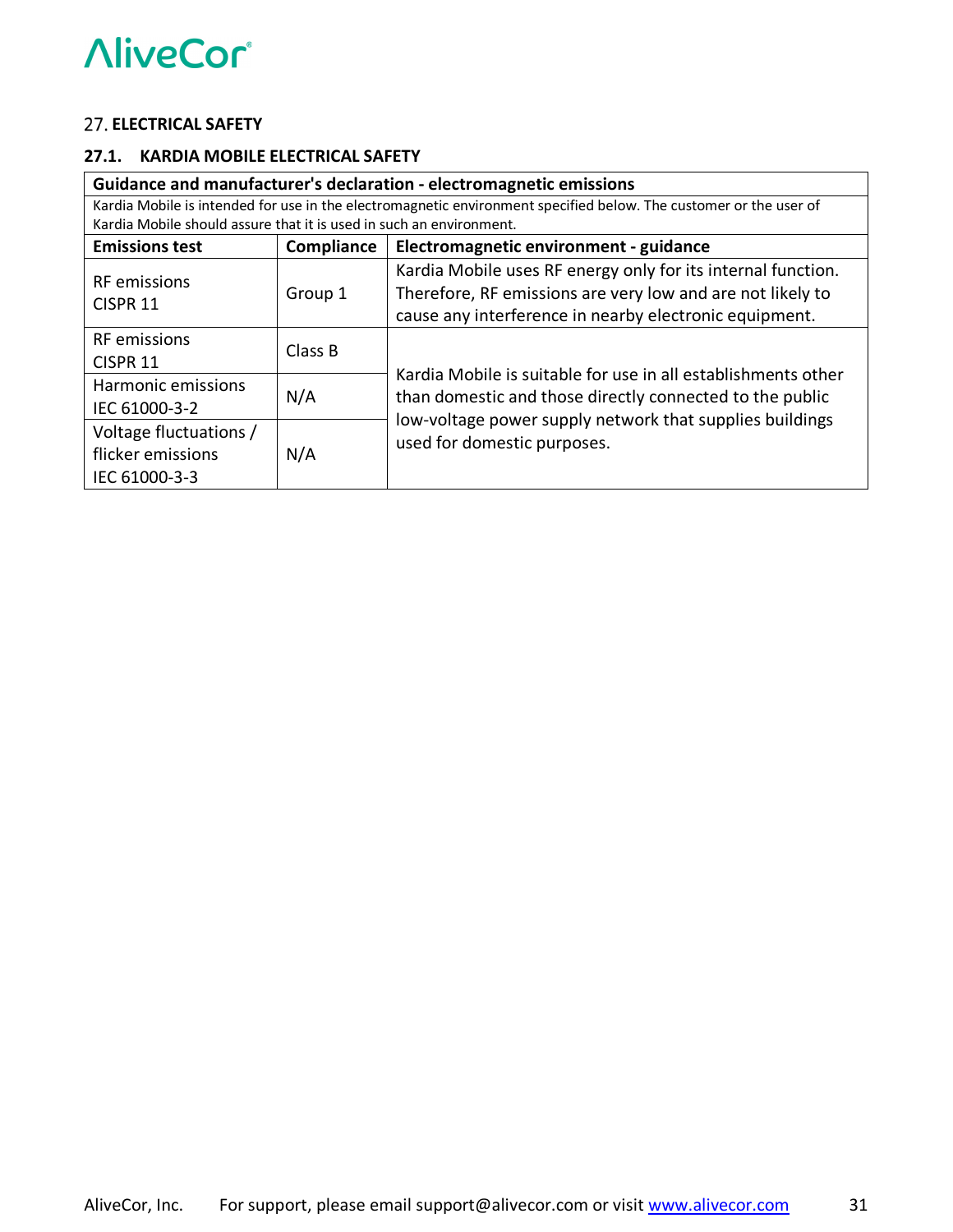#### **Guidance and manufacturer's declaration—electromagnetic immunity**

Kardia Mobile is intended for use in the electromagnetic environment specified below. The customer or the user of Kardia Mobile should assure that it is used in such an environment.

| <b>Immunity test</b>                                                                                                                              | IEC 60601 test level                                                                                                                                                                                                                                                                  | <b>Compliance level</b>                                                                                                                                                                                                                                                    | <b>Electromagnetic environment</b><br>- guidance                                                                                                                                                                                                                                                                  |
|---------------------------------------------------------------------------------------------------------------------------------------------------|---------------------------------------------------------------------------------------------------------------------------------------------------------------------------------------------------------------------------------------------------------------------------------------|----------------------------------------------------------------------------------------------------------------------------------------------------------------------------------------------------------------------------------------------------------------------------|-------------------------------------------------------------------------------------------------------------------------------------------------------------------------------------------------------------------------------------------------------------------------------------------------------------------|
| Electrostatic<br>Discharge (ESD)<br>IEC 61000-4-2                                                                                                 | ±6 kV contact<br>±8 kV air                                                                                                                                                                                                                                                            | ±6 kV contact<br>±8 kV air                                                                                                                                                                                                                                                 | Floors should be wood,<br>concrete, or ceramic tile. If<br>floors are covered with<br>synthetic material, the relative<br>humidity should be at least<br>30%.                                                                                                                                                     |
| <b>Electrical fast</b><br>transient/burst<br>IEC 61000-4-4                                                                                        | ±2 kV for power<br>supply lines<br>±1 kV for<br>input/output lines                                                                                                                                                                                                                    | ±2 kV for power<br>supply lines<br>±1 kV for<br>input/output lines                                                                                                                                                                                                         | Mains power quality should be<br>that of a typical commercial or<br>hospital environment.                                                                                                                                                                                                                         |
| Surge<br>IEC 61000-4-5                                                                                                                            | ±1 kV differential<br>mode<br>±2 kV common<br>mode                                                                                                                                                                                                                                    | ±1 kV differential<br>mode<br>±2 kV common<br>mode                                                                                                                                                                                                                         | Mains power quality should be<br>that of a typical commercial or<br>hospital environment.                                                                                                                                                                                                                         |
| Voltage dips, short<br>interruptions, and<br>voltage variations on<br>power supply input<br>lines<br>IEC 61000-4-11                               | $<$ 5 % U <sub>T</sub><br>(>95 % dip in $U_T$ )<br>for 0.5 cycle<br>40 % U <sub>T</sub><br>$(60 %$ dip in U <sub>T</sub> )<br>for 5 cycles<br>70 % U <sub>T</sub><br>$(30 %$ dip in U <sub>T</sub> )<br>for 25 cycles<br>$<$ 5 % U <sub>T</sub><br>(>95 % dip in $U_T$ )<br>for 5 sec | $<$ 5 % U <sub>T</sub><br>(>95 % dip in $U_T$ )<br>for 0.5 cycle<br>40 % U <sub>T</sub><br>(60 % dip in $U_T$ )<br>for 5 cycles<br>70 % U <sub>T</sub><br>$(30 %$ dip in U <sub>T</sub> )<br>for 25 cycles<br>$<$ 5 % U <sub>T</sub><br>(>95 % dip in $U_T$ )<br>for 5 sec | Mains power quality should be<br>that of a typical commercial or<br>hospital environment. If the<br>user of Kardia Mobile requires<br>continued operation during<br>power mains interruptions, it<br>is recommended that the<br>Kardia Mobile be powered<br>from an uninterruptible power<br>supply or a battery. |
| Power frequency<br>(50/60 Hz)<br>magnetic field<br>IEC 61000-4-8<br>NOTE $- UT$ is the a.c. mains voltage prior to application of the test level. | 3 A/m                                                                                                                                                                                                                                                                                 | 3 A/m                                                                                                                                                                                                                                                                      | Power frequency magnetic<br>fields should be at levels<br>characteristic of a typical<br>location in a typical<br>commercial or hospital<br>environment.                                                                                                                                                          |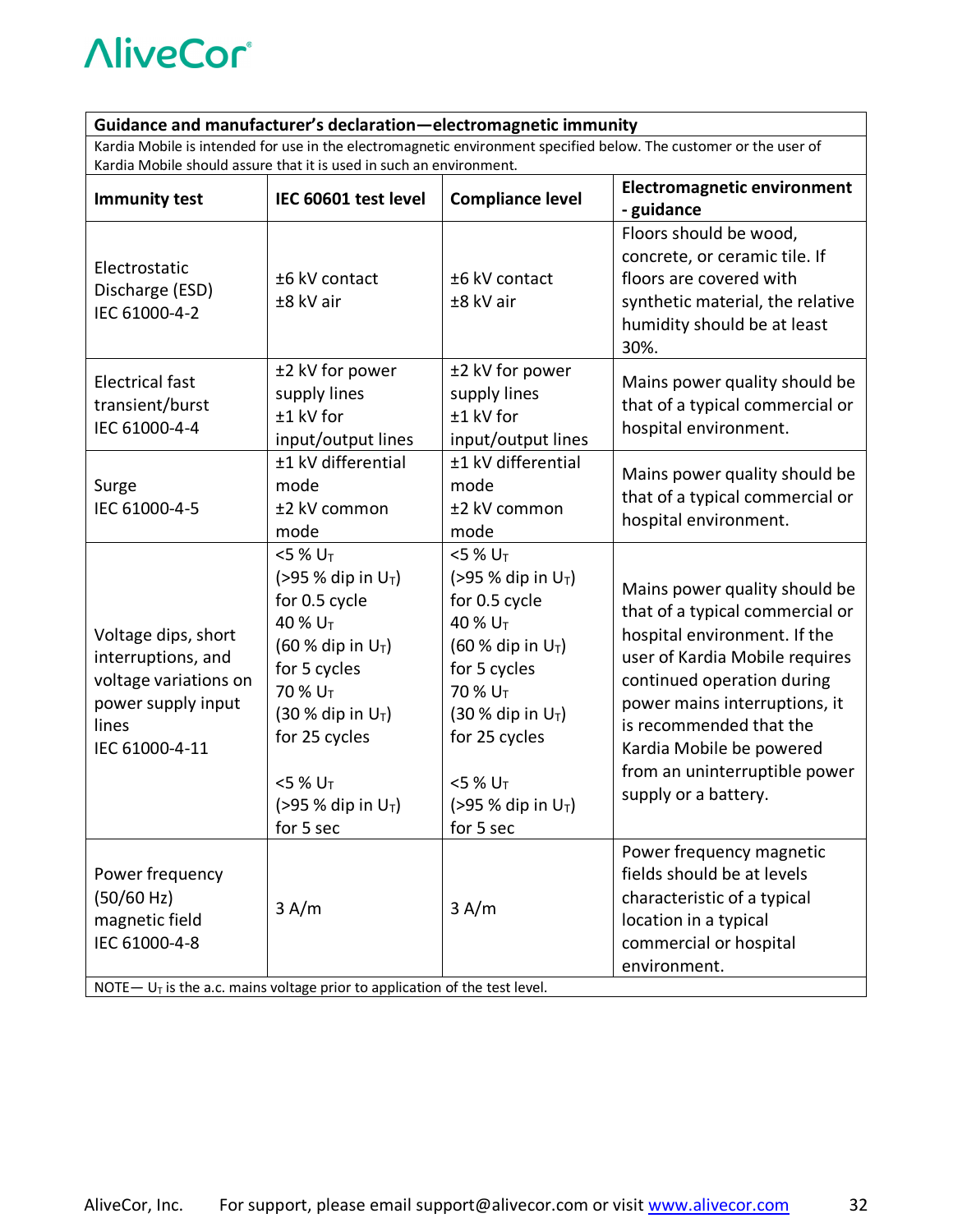#### **Guidance and manufacturer's declaration—electromagnetic immunity**

Kardia Mobile is intended for use in the electromagnetic environment specified below. The customer or the user of Kardia Mobile should assure that it is used in such an environment.

|                                                                                                                                                                       | <b>IEC 60601 test</b>                                                  | Compliance  |                                                                                                                                                                                                                                                                                                                                                                                                                                                                                                                                                                                                                                                                                                                                                                                                                                           |  |
|-----------------------------------------------------------------------------------------------------------------------------------------------------------------------|------------------------------------------------------------------------|-------------|-------------------------------------------------------------------------------------------------------------------------------------------------------------------------------------------------------------------------------------------------------------------------------------------------------------------------------------------------------------------------------------------------------------------------------------------------------------------------------------------------------------------------------------------------------------------------------------------------------------------------------------------------------------------------------------------------------------------------------------------------------------------------------------------------------------------------------------------|--|
| <b>Immunity test</b>                                                                                                                                                  | level                                                                  | level       | Electromagnetic environment - guidance                                                                                                                                                                                                                                                                                                                                                                                                                                                                                                                                                                                                                                                                                                                                                                                                    |  |
| <b>Conducted RF</b><br>IEC 61000-4-6<br>Radiated RF<br>IEC 61000-4-3                                                                                                  | 3 Vrms<br>150 kHz to 80<br><b>MHz</b><br>3 V/m<br>80 MHz to 2.5<br>GHz | 3V<br>3 V/m | Portable and mobile RF communications<br>equipment should be used no closer to any part of<br>Kardia Mobile, including cables, than the<br>recommended separation distance calculated from<br>the equation applicable to the frequency of the<br>transmitter.<br><b>Recommended separation distance</b><br>$d = [\frac{3.5}{V}]\sqrt{P}$<br>$d = \left[\frac{3.5}{E_1}\right] \sqrt{P}$ 80 MHz to 800 MHz<br>$d = [\frac{7}{E}]\sqrt{P}$ 800 MHz to 2.5 GHz<br>where $P$ is the maximum output power rating of<br>the transmitter in watts (W) according to the<br>transmitter manufacturer and d is the<br>recommended separation distance in meters (m).<br>Field strengths from fixed RF transmitters, as<br>determined by an electromagnetic site survey, a<br>should be less than the compliance level in each<br>frequency range. b |  |
|                                                                                                                                                                       |                                                                        |             | Interference may occur in the vicinity of equipment<br>marked with the following symbol:                                                                                                                                                                                                                                                                                                                                                                                                                                                                                                                                                                                                                                                                                                                                                  |  |
|                                                                                                                                                                       |                                                                        |             |                                                                                                                                                                                                                                                                                                                                                                                                                                                                                                                                                                                                                                                                                                                                                                                                                                           |  |
| NOTE 1-At 80 MHz and 800 MHz, the higher frequency range applies.                                                                                                     |                                                                        |             |                                                                                                                                                                                                                                                                                                                                                                                                                                                                                                                                                                                                                                                                                                                                                                                                                                           |  |
| NOTE 2-These guidelines may not apply in all situations. Electromagnetic propagation is affected by absorption and<br>reflection from structures, objects, and people |                                                                        |             |                                                                                                                                                                                                                                                                                                                                                                                                                                                                                                                                                                                                                                                                                                                                                                                                                                           |  |
| <sup>a</sup> Field strengths from fixed transmitters, such as base stations for radio (cellular/cordless) telephones and land mobile                                  |                                                                        |             |                                                                                                                                                                                                                                                                                                                                                                                                                                                                                                                                                                                                                                                                                                                                                                                                                                           |  |
| radios, amateur radio, AM and FM radio broadcast, and TV broadcast cannot be predicted theoretically with accuracy.                                                   |                                                                        |             |                                                                                                                                                                                                                                                                                                                                                                                                                                                                                                                                                                                                                                                                                                                                                                                                                                           |  |
| To assess the electromagnetic environment due to fixed RF transmitters, an electromagnetic site survey should be                                                      |                                                                        |             |                                                                                                                                                                                                                                                                                                                                                                                                                                                                                                                                                                                                                                                                                                                                                                                                                                           |  |
| considered. If the measured field strength in the location in which Kardia Mobile is used exceeds the applicable RF                                                   |                                                                        |             |                                                                                                                                                                                                                                                                                                                                                                                                                                                                                                                                                                                                                                                                                                                                                                                                                                           |  |
| compliance level above, Kardia Mobile should be observed to verify normal operation. If abnormal performance is                                                       |                                                                        |             |                                                                                                                                                                                                                                                                                                                                                                                                                                                                                                                                                                                                                                                                                                                                                                                                                                           |  |
| observed, additional measures may be necessary, such as re-orienting or relocating Kardia Mobile.                                                                     |                                                                        |             |                                                                                                                                                                                                                                                                                                                                                                                                                                                                                                                                                                                                                                                                                                                                                                                                                                           |  |

b Over the frequency range 150 kHz to 80 MHz, field strengths should be less than 3 V/m.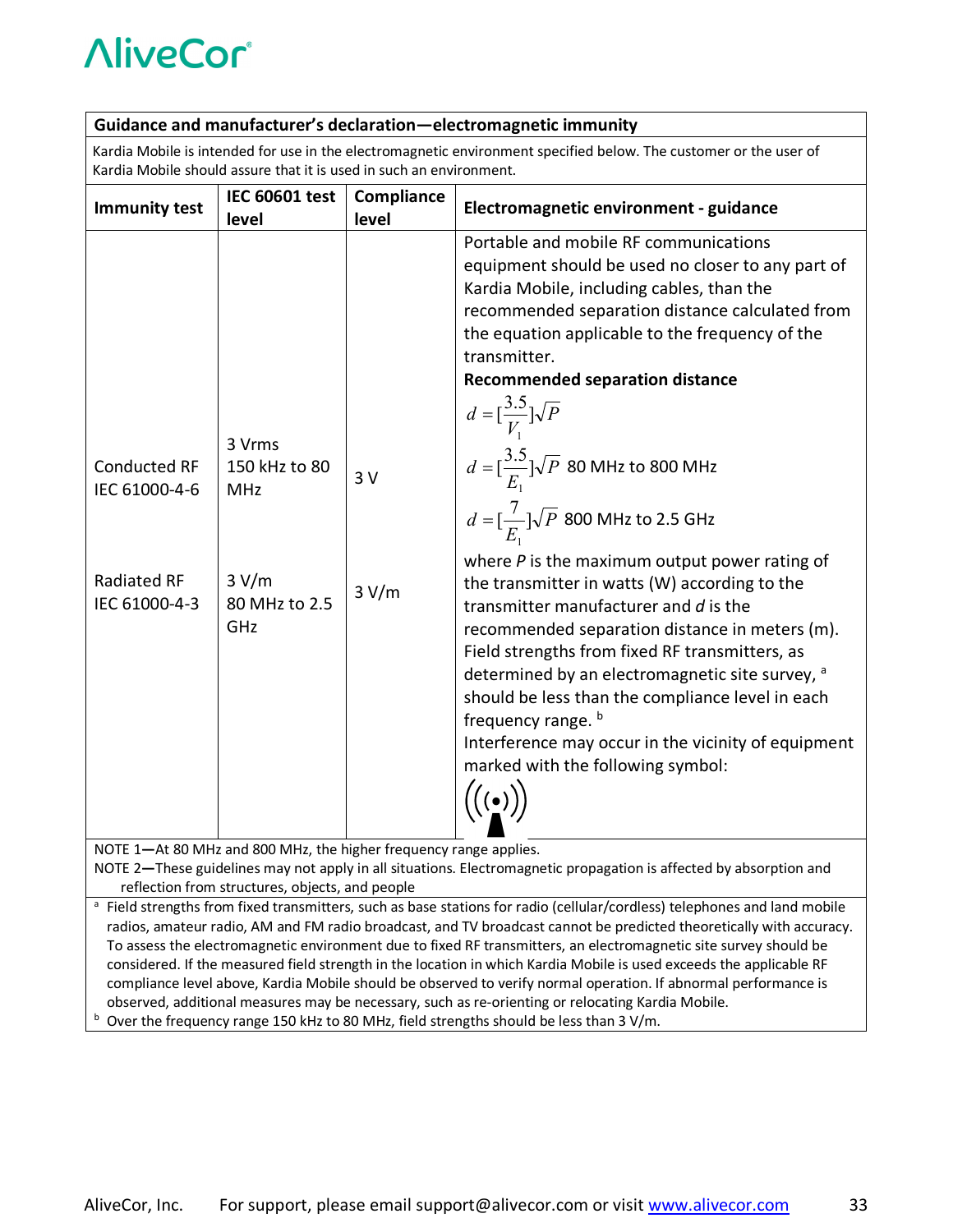#### **Recommended separation distances between**

#### **portable and mobile RF communications equipment and Kardia Mobile**

Kardia Mobile is intended for use in an electromagnetic environment in which radiated RF disturbances are controlled. The customer or the user of Kardia Mobile can help prevent electromagnetic interference by maintaining a minimum distance between portable and mobile RF communications equipment (transmitters) and Kardia Mobile as recommended below, according to the maximum output power of the communications equipment.

|                                                                                                                    | Separation distance according to frequency of transmitter |                                           |                                         |  |
|--------------------------------------------------------------------------------------------------------------------|-----------------------------------------------------------|-------------------------------------------|-----------------------------------------|--|
| Rated maximum output                                                                                               | m                                                         |                                           |                                         |  |
| power of transmitter                                                                                               | 150 kHz to 80 MHz                                         | 80 MHz to 800 MHz                         | 800 MHz to 2.5 GHz                      |  |
| W                                                                                                                  | $d = \left[\frac{3.5}{V}\right] \sqrt{P}$                 | $d = \left[\frac{3.5}{E}\right] \sqrt{P}$ | $d = \left[\frac{7}{E}\right] \sqrt{P}$ |  |
| 0.01                                                                                                               | 0.12                                                      | 0.12                                      | 0.23                                    |  |
| 0.1                                                                                                                | 0.38                                                      | 0.38                                      | 0.73                                    |  |
|                                                                                                                    | 1.2                                                       | 1.2                                       | 2.3                                     |  |
| 10                                                                                                                 | 3.8                                                       | 3.8                                       | 7.3                                     |  |
| 100                                                                                                                | 12                                                        | 12                                        | 23                                      |  |
| For transmitters rated at a maximum output power not listed above, the recommended separation distance d in meters |                                                           |                                           |                                         |  |

(m) can be determined using the equation applicable to the frequency of the transmitter, where *P* is the maximum output power rating of the transmitter in watts (W) according to the transmitter manufacturer.

NOTE 1—At 80 MHz and 800 MHz, the separation distance for the higher frequency range applies.

NOTE 2—These guidelines may not apply in all situations. Electromagnetic propagation is affected by absorption and reflection from structures, objects, and people.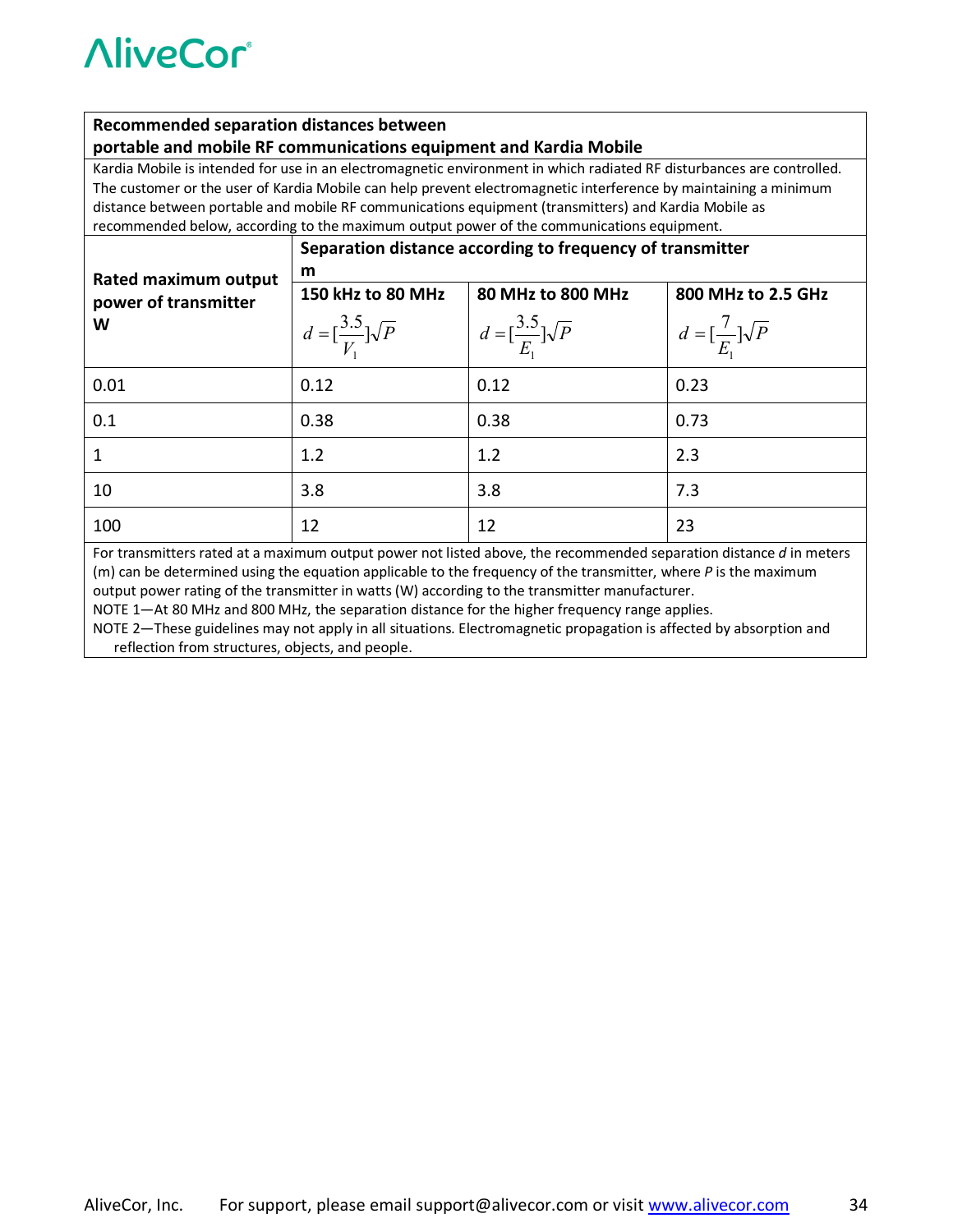#### **27.2. KARDIABAND ELECTRICAL SAFETY**

**The KardiaBand has been tested and deemed in conformance with the relevant requirements in IEC60601-1-2:2014 Class B for Electromagnetic Compatibility (EMC).**

| Guidance and manufacturer's declaration - electromagnetic emissions                                            |            |                                                                                                                            |                          |  |
|----------------------------------------------------------------------------------------------------------------|------------|----------------------------------------------------------------------------------------------------------------------------|--------------------------|--|
| KardiaBand is intended for use in the electromagnetic environment specified below. The customer or the user of |            |                                                                                                                            |                          |  |
| KardiaBand should assure that it is used in such an environment.                                               |            |                                                                                                                            |                          |  |
| <b>Emissions test</b>                                                                                          | Compliance | Electromagnetic environment - guidance                                                                                     |                          |  |
|                                                                                                                | Group 1    | KardiaBand uses RF energy only for its internal function.                                                                  |                          |  |
| <b>RF</b> emissions                                                                                            |            | Therefore, its RF emissions are very low and are not likely to                                                             |                          |  |
| CISPR <sub>11</sub>                                                                                            |            | cause any interference in nearby electronic equipment.                                                                     |                          |  |
| <b>RF</b> emissions                                                                                            | Class B    |                                                                                                                            |                          |  |
| <b>CISPR 11</b>                                                                                                |            |                                                                                                                            |                          |  |
| Harmonic emissions                                                                                             |            | KardiaBand is suitable for use in all establishments, including                                                            |                          |  |
| N/A<br>IEC 61000-3-2<br>Voltage fluctuations /                                                                 |            | domestic establishments and those directly connected to the<br>public low-voltage network that supplies buildings used for |                          |  |
|                                                                                                                |            |                                                                                                                            | flicker emissions<br>N/A |  |
| IEC 61000-3-3                                                                                                  |            |                                                                                                                            |                          |  |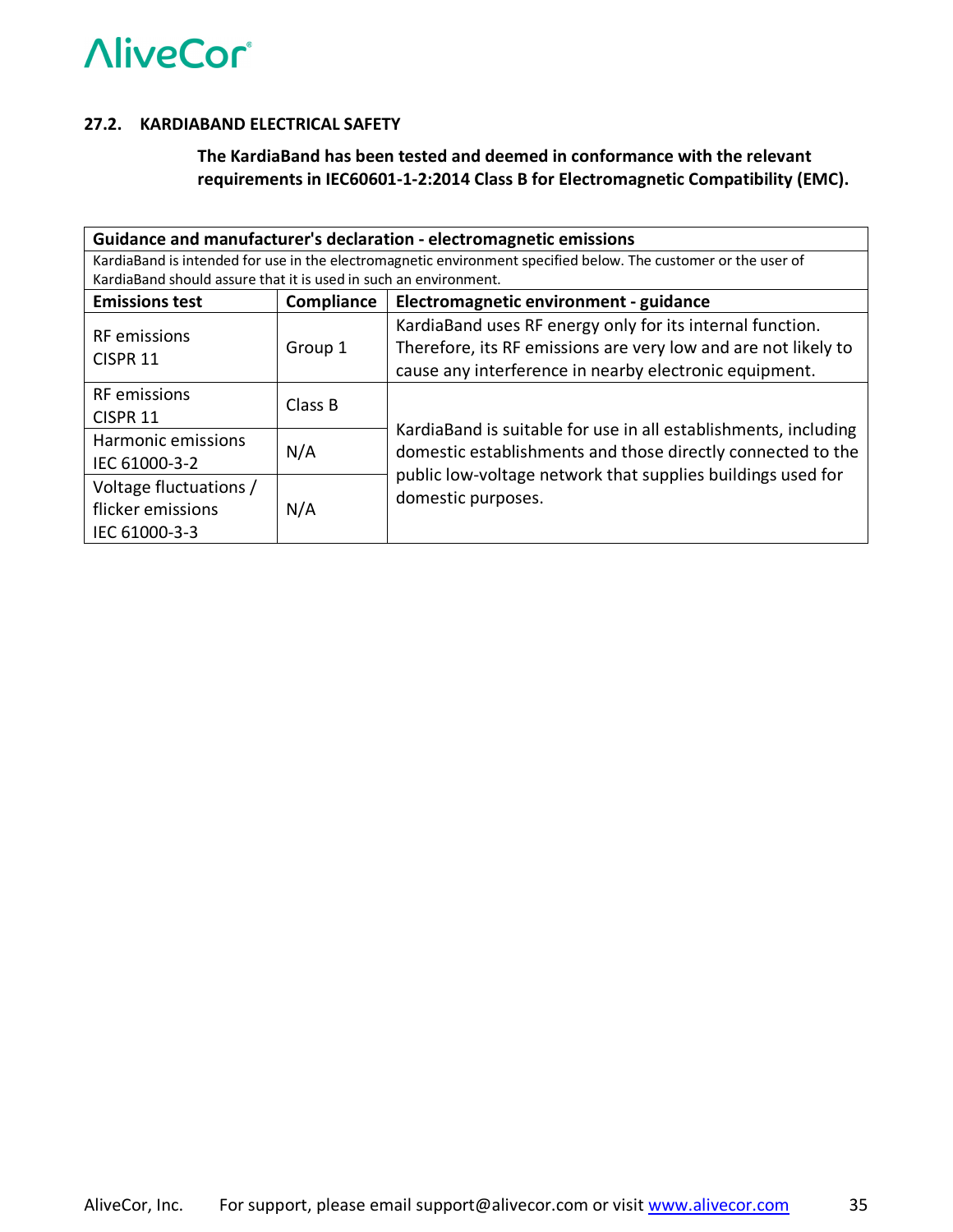#### **Guidance and manufacturer's declaration—electromagnetic immunity**

KardiaBand is intended for use in the electromagnetic environment specified below. The customer or the user of KardiaBand should assure that it is used in such an environment.

| <b>Immunity test</b>                                             | IEC 60601 test level       | <b>Compliance level</b>     | <b>Electromagnetic environment</b><br>- guidance                                                                                                              |
|------------------------------------------------------------------|----------------------------|-----------------------------|---------------------------------------------------------------------------------------------------------------------------------------------------------------|
| Electrostatic<br>Discharge (ESD)<br>IEC 61000-4-2                | ±6 kV contact<br>±8 kV air | ±8 kV contact<br>±15 kV air | Floors should be wood,<br>concrete, or ceramic tile. If<br>floors are covered with<br>synthetic material, the relative<br>humidity should be at least<br>30%. |
| Power frequency<br>(50/60 Hz)<br>magnetic field<br>IEC 61000-4-8 | 3 A/m                      | 30 A/m                      | Power frequency magnetic<br>fields should be at levels<br>characteristic of a typical<br>location in a typical<br>commercial or hospital<br>environment.      |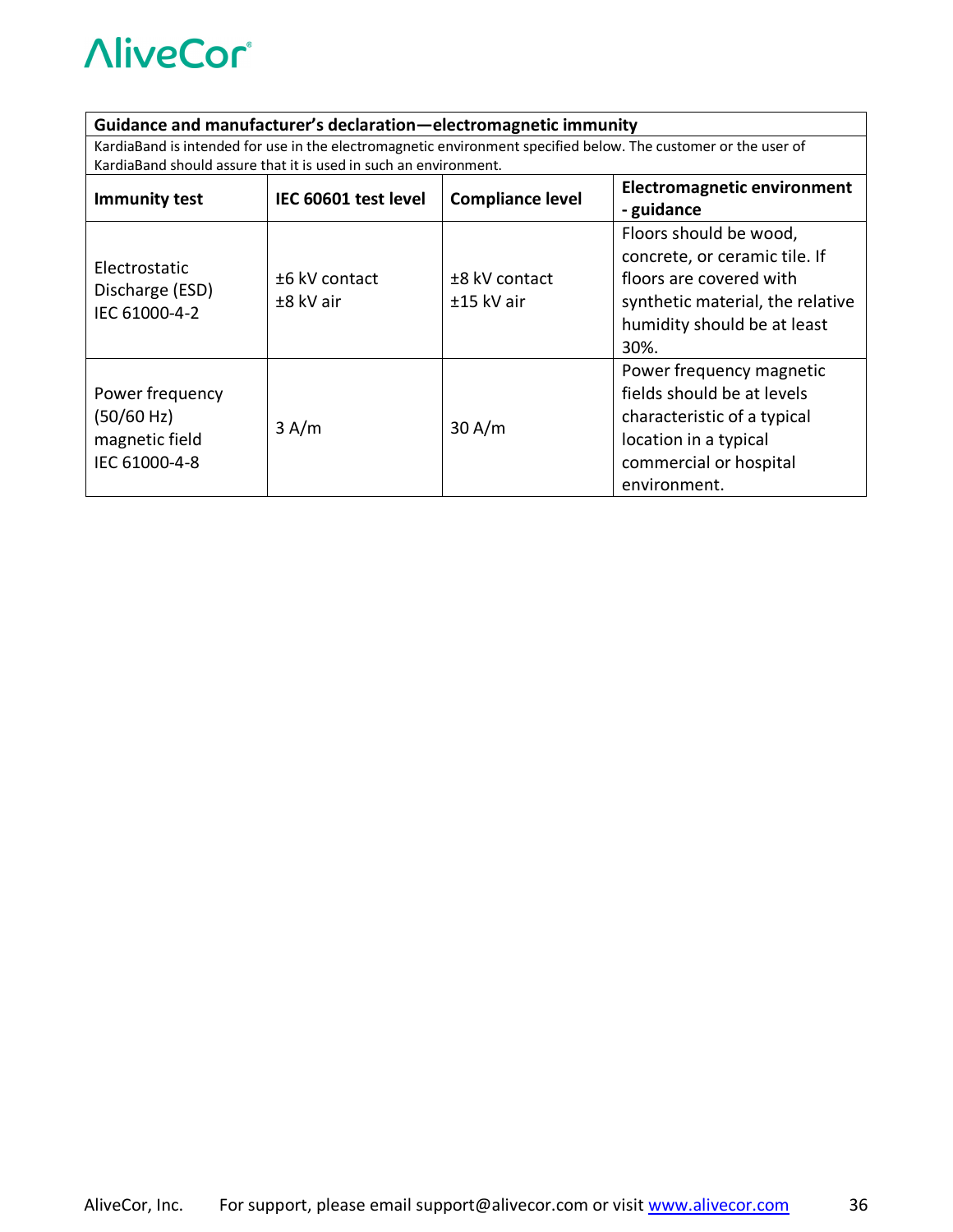#### **Guidance and manufacturer's declaration—electromagnetic immunity**

KardiaBand is intended for use in the electromagnetic environment specified below. The customer or the user of KardiaBand should assure that it is used in such an environment.

| <b>Immunity test</b>                                                                                                                                                  | <b>IEC 60601 test</b><br>level       | Compliance<br>level | Electromagnetic environment - guidance                                                                                                                                                                                                                                                                                                                                                                                                                                                                                                                                                                                                                                                                                                                                                                                                                                                            |  |
|-----------------------------------------------------------------------------------------------------------------------------------------------------------------------|--------------------------------------|---------------------|---------------------------------------------------------------------------------------------------------------------------------------------------------------------------------------------------------------------------------------------------------------------------------------------------------------------------------------------------------------------------------------------------------------------------------------------------------------------------------------------------------------------------------------------------------------------------------------------------------------------------------------------------------------------------------------------------------------------------------------------------------------------------------------------------------------------------------------------------------------------------------------------------|--|
| <b>Conducted RF</b><br>IEC 61000-4-6<br><b>Radiated RF</b><br>IEC 61000-4-3                                                                                           | N/A<br>3 V/m<br>80 MHz to 2.7<br>GHz | N/A<br>10 V/m       | Portable and mobile RF communications<br>equipment should be used no closer to any part of<br>KardiaBand, including cables, than the<br>recommended separation distance calculated from<br>the equation applicable to the frequency of the<br>transmitter.<br><b>Recommended separation distance</b><br>$d = [\frac{3.5}{E_1}]\sqrt{P}$ 80 MHz to 800 MHz<br>$d = \left[\frac{7}{E}\right] \sqrt{P}$ 800 MHz to 2.7 GHz<br>where $P$ is the maximum output power rating of<br>the transmitter in watts (W) according to the<br>transmitter manufacturer and d is the<br>recommended separation distance in meters (m).<br>Field strengths from fixed RF transmitters, as<br>determined by an electromagnetic site survey, a<br>should be less than the compliance level in each<br>frequency range. b<br>Interference may occur in the vicinity of equipment<br>marked with the following symbol: |  |
| NOTE 1-At 80 MHz and 800 MHz, the higher frequency range applies.                                                                                                     |                                      |                     |                                                                                                                                                                                                                                                                                                                                                                                                                                                                                                                                                                                                                                                                                                                                                                                                                                                                                                   |  |
| NOTE 2-These guidelines may not apply in all situations. Electromagnetic propagation is affected by absorption and<br>reflection from structures, objects, and people |                                      |                     |                                                                                                                                                                                                                                                                                                                                                                                                                                                                                                                                                                                                                                                                                                                                                                                                                                                                                                   |  |
| <sup>a</sup> Field strengths from fixed transmitters, such as base stations for radio (cellular/cordless) telephones and land mobile                                  |                                      |                     |                                                                                                                                                                                                                                                                                                                                                                                                                                                                                                                                                                                                                                                                                                                                                                                                                                                                                                   |  |
| radios, amateur radio, AM and FM radio broadcast, and TV broadcast cannot be predicted theoretically with accuracy.                                                   |                                      |                     |                                                                                                                                                                                                                                                                                                                                                                                                                                                                                                                                                                                                                                                                                                                                                                                                                                                                                                   |  |

- To assess the electromagnetic environment due to fixed RF transmitters, an electromagnetic site survey should be considered. If the measured field strength in the location in which KardiaBand is used exceeds the applicable RF compliance level above, KardiaBand should be observed to verify normal operation. If abnormal performance is observed, additional measures may be necessary, such as re-orienting or relocating KardiaBand.
- b Over the frequency range 150 kHz to 80 MHz, field strengths should be less than 10 V/m.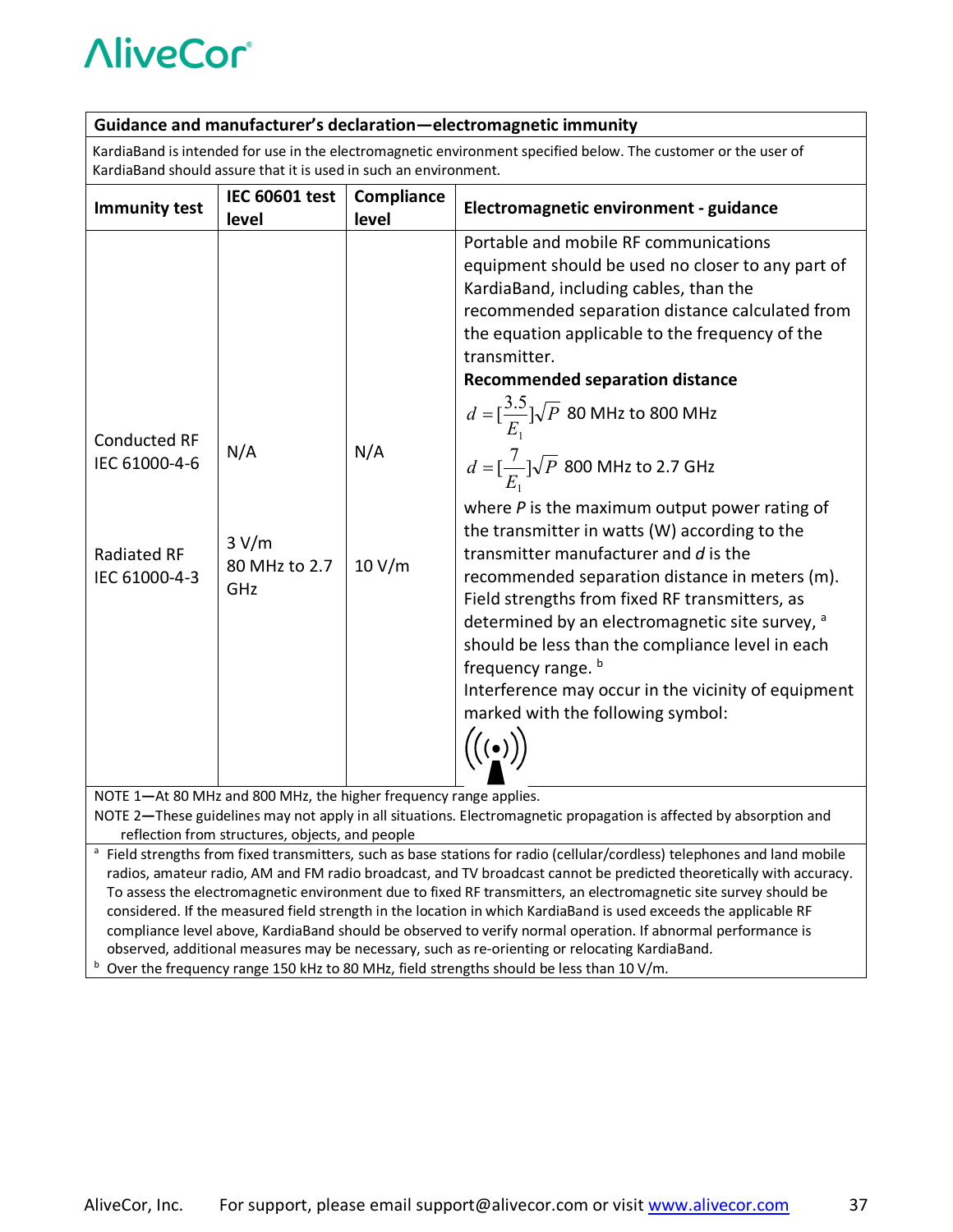#### **Recommended separation distances between**

#### **portable and mobile RF communications equipment and KardiaBand**

KardiaBand is intended for use in an electromagnetic environment in which radiated RF disturbances are controlled. The customer or the user of KardiaBand can help prevent electromagnetic interference by maintaining a minimum distance between portable and mobile RF communications equipment (transmitters) and KardiaBand as recommended below, according to the maximum output power of the communications equipment.

|                                                                                                                    | Separation distance according to frequency of transmitter |                                           |                                         |  |
|--------------------------------------------------------------------------------------------------------------------|-----------------------------------------------------------|-------------------------------------------|-----------------------------------------|--|
| Rated maximum output<br>power of transmitter                                                                       | m                                                         |                                           |                                         |  |
|                                                                                                                    | 150 kHz to 80 MHz                                         | 80 MHz to 800 MHz                         | 800 MHz to 2.7 GHz                      |  |
| W                                                                                                                  | $d = \left[\frac{3.5}{V}\right] \sqrt{P}$                 | $d = \left[\frac{3.5}{E}\right] \sqrt{P}$ | $d = \left[\frac{7}{E}\right] \sqrt{P}$ |  |
| 0.01                                                                                                               | 0.035                                                     | 0.035                                     | 0.070                                   |  |
| 0.1                                                                                                                | 0.11                                                      | 0.11                                      | 0.22                                    |  |
|                                                                                                                    | 0.35                                                      | 0.35                                      | 0.70                                    |  |
| 10                                                                                                                 | 1.1                                                       | 1.1                                       | 2.2                                     |  |
| 100                                                                                                                | 3.5                                                       | 3.5                                       | 7.0                                     |  |
| For transmitters rated at a maximum output power not listed above, the recommended separation distance d in meters |                                                           |                                           |                                         |  |

(m) can be determined using the equation applicable to the frequency of the transmitter, where *P* is the maximum output power rating of the transmitter in watts (W) according to the transmitter manufacturer.

NOTE 1—At 80 MHz and 800 MHz, the separation distance for the higher frequency range applies.

NOTE 2—These guidelines may not apply in all situations. Electromagnetic propagation is affected by absorption and reflection from structures, objects, and people.